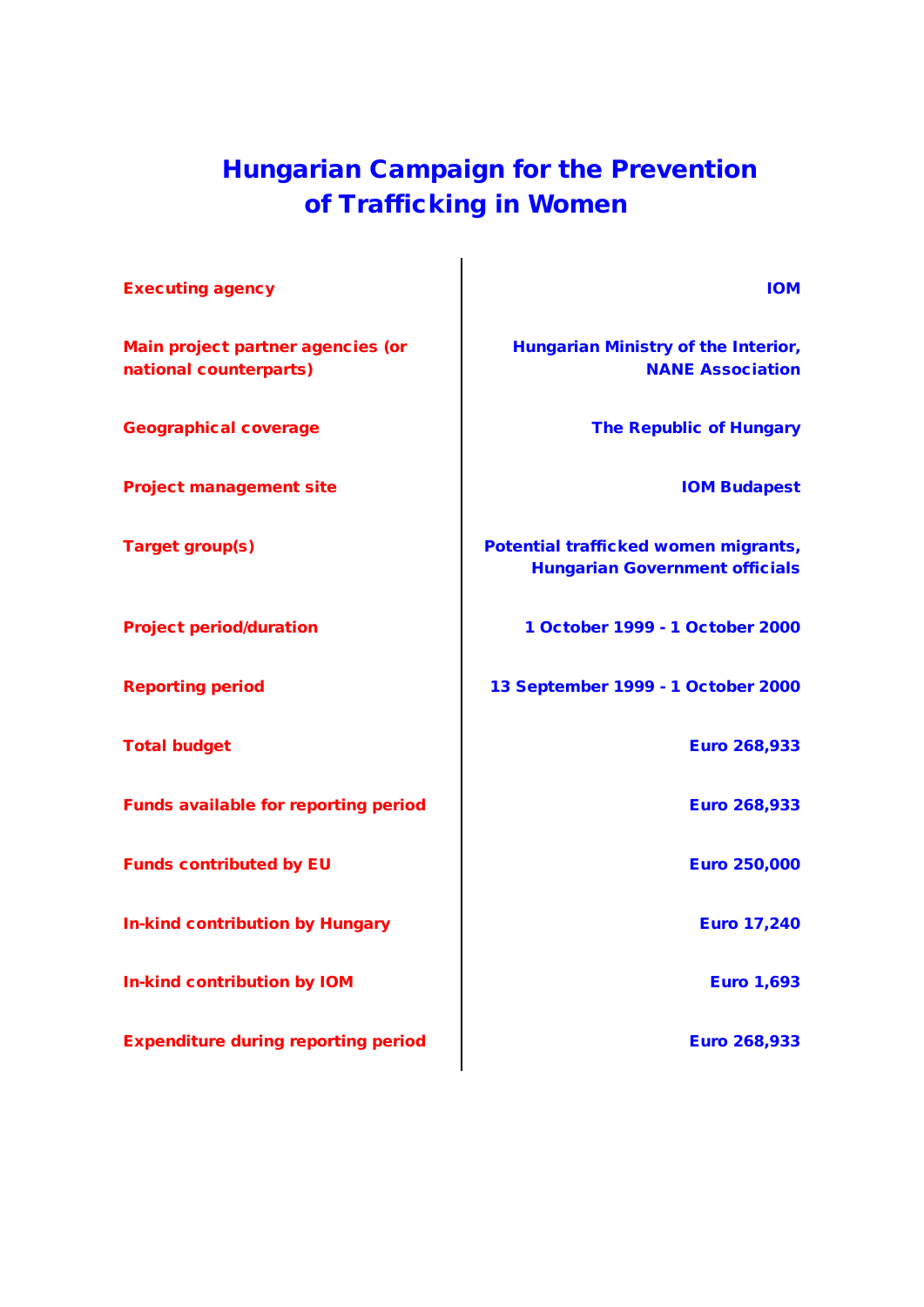# TABLE OF CONTENTS

| <b>1. EXECUTIVE SUMMARY</b> |  |
|-----------------------------|--|
|                             |  |
|                             |  |

2. PROJECT TIMEFRAME 3

#### 3. PROJECT ACTIVITIES/MATERIALS

4. IMPACT ASSESSMENT 9

5. CONSTRAINTS 25

6. CONCLUSIONS 25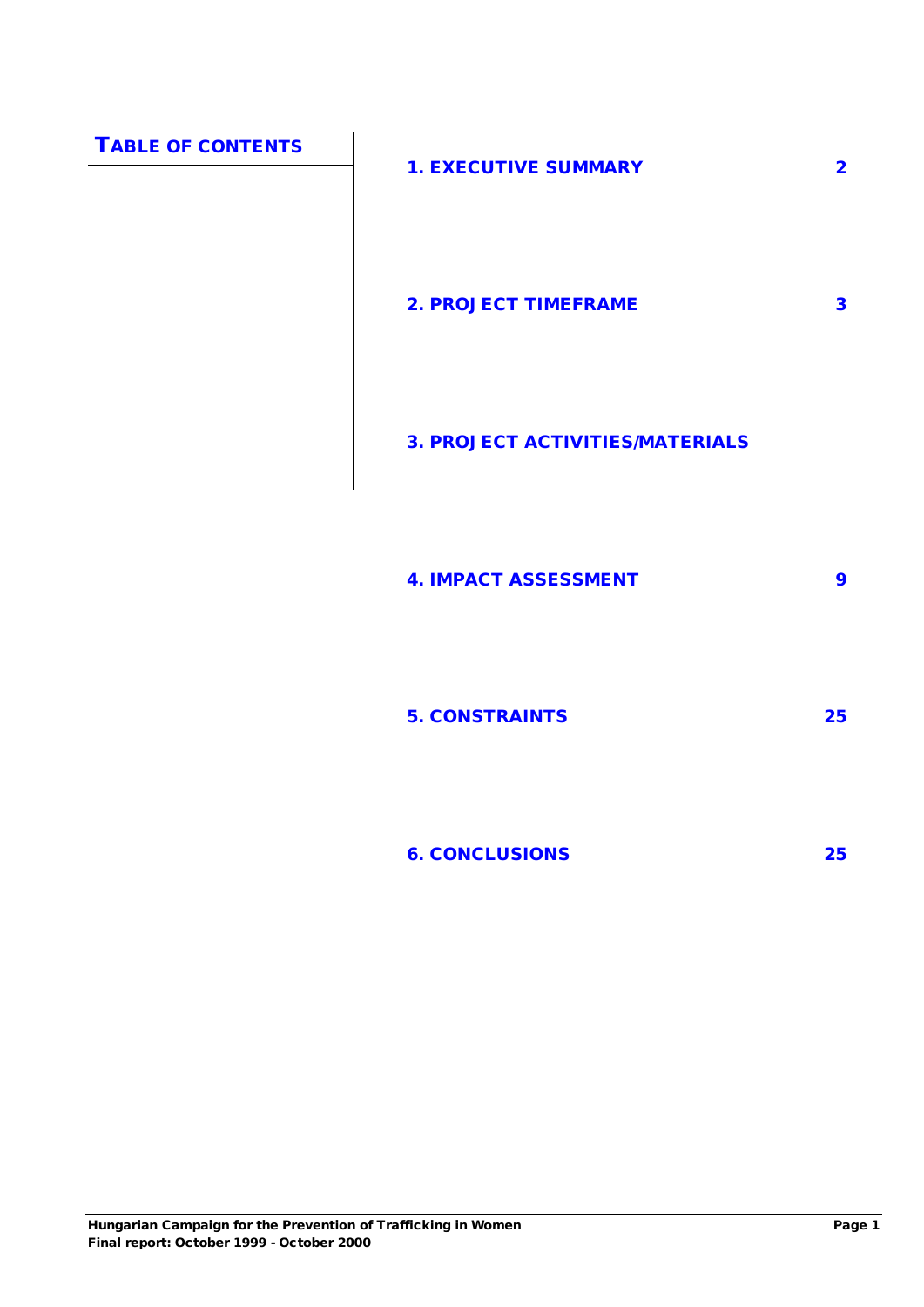**1. EXECUTIVE SUMMARY** Trafficking in women is a widespread and particularly disturbing phenomenon. The present Information Campaign was spurred by the growing number of Hungarian women trafficked to Western European countries and to the United States and by the low level of awareness among potential victims about the issue of trafficking.

> The project **objective** was to increase understanding of the dangers and consequences of trafficking among Hungarian women and relevant authorities in Hungary in an effort to discourage and prevent trafficking in women in, from and through Hungary.

The project also aimed to establish an overall mechanism among Hungarian government officials, consular officers and Hungarian NGOs in order to increase their awareness of the issue, strengthen their institutional capacity to counter trafficking and promote the sustainability of the project's activities.

The project consisted of an information campaign that provided objective and credible information to selected target groups through a number of mass and informal media. The program was initially planned for 9 months but was extended to cover a period of 12 months. The first part of the project which lasted three months consisted of a research and strategy definition stage**,** while the second part, which lasted approximately 9 months, consisted of information dissemination to the selected target groups.

Media used included posters, information booklets, free cards, television ads and educational documentary, radio plugs and hotline support. A number of training and capacity building activities were also carried out. All project activities were implemented in close cooperation with relevant Hungarian Government structures as well as leading national NGOs.

Monitoring and impact evaluation activities were carried out throughout the campaign. The present document provides an overview of the project's activities and attempts to assess the overall impact of the campaign based on data at he time the present report was written. The overall conclusion of the evaluation effort was that the campaign has contributed significantly to raising awareness of the issues of trafficking among target audiences as well as with the general public and has successfully met its objectives.

As some project activities were still ongoing at the time of the present report and based on its experience with similar information campaigns elsewhere, IOM estimates that for a more in-depth and more relevant assessment of the present campaign, a final evaluation should be carried out six months after the completion of the present campaign, more exactly in June 2001.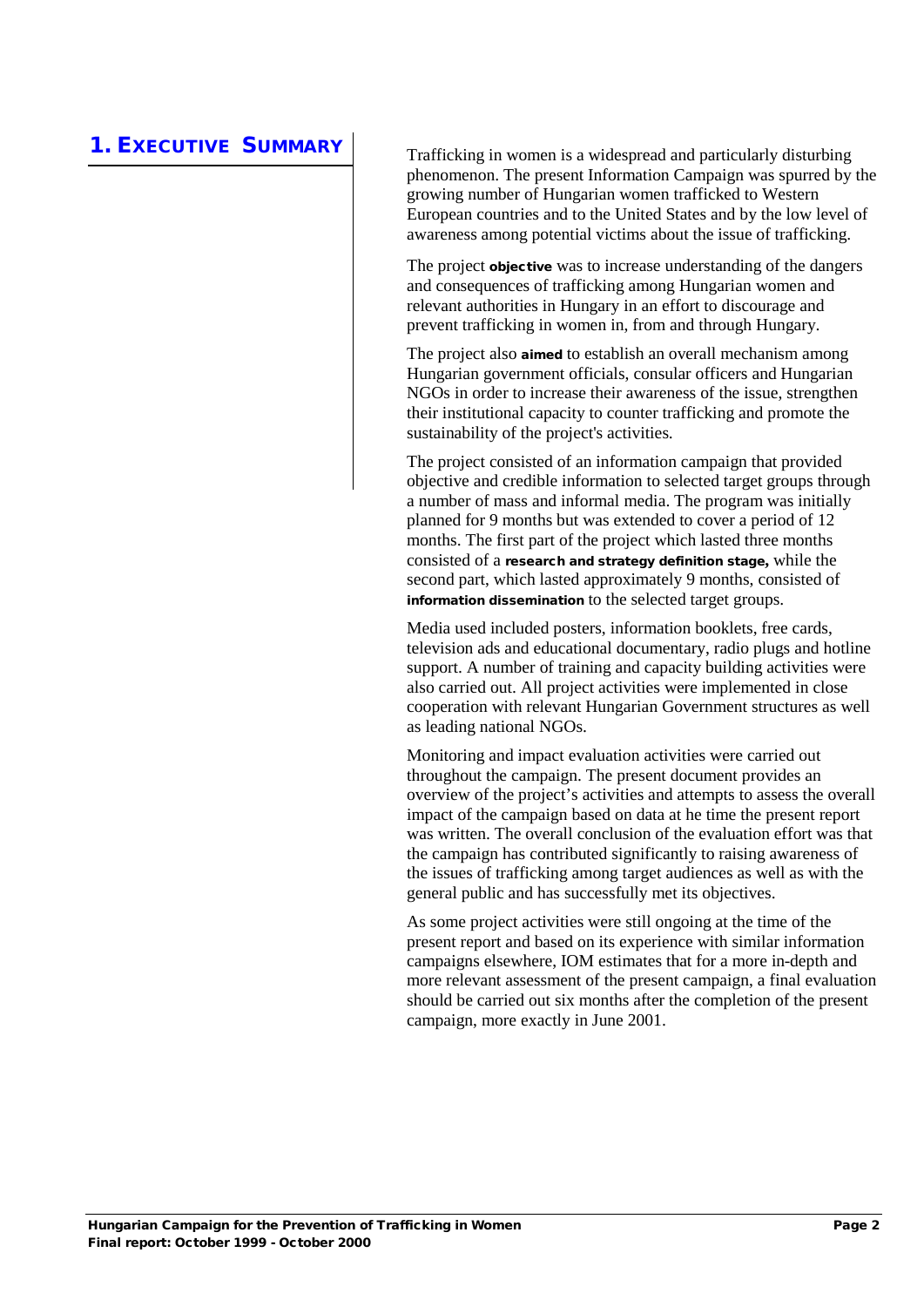**2. PROJECT TIMEFRAME** The activities of the campaign fell into three main categories:

- a) Project coordination
- b) Capacity building and training
- c) Information dissemination

Following is a chronology of the project's main events in these three main areas.

#### a) Project coordination

Project coordination activities were carried out to secure active cooperation from all project partners as well as to regularly inform all interested and affected parties of the objectives, activities and progress of the report. A number of meeting were held throughout the project with a number of entities both government and nongovernmental. These included:

13 September 1999 IOM internal Coordination meeting in Brussels.

A coordination meeting took place at the IOM office in Brussels among relevant IOM parties to map out program implementation.

16 September 1999 Signature of project implementation contract with the EC (official start of the project).

28 September 1999 Coordination meeting in Brussels with EC representatives to discuss the launch of the information campaign.

21 September 1999 Coordination meeting with the EU Hungarian Mission, Ministry of Interior and the EU Delegation to Hungary. The official launch of the Information Campaign is planned for 12 November 1999 and further meetings with governmental and nongovernmental partners are scheduled.

6 October 1999 Meeting with Hungarian Government authorities. The meeting was attended by representatives of the main governmental departments dealing with trafficking issues. IOM presented its planned activities to government officials and determined what type of information each party could contribute to the research and preparation phase of the campaign. Government entities agreed to send relevant information to IOM by 20 November 1999. Preparations for the launch were also discussed.

8 October 1999 Vienna coordination meeting. A meeting is organized by IOM Vienna with information campaign experts from IOM Geneva, IOM staff from with IOM Prague, IOM Sofia and IOM Budapest in order to coordinate schedules, objectives and activities for the two parallel campaigns (in Hungary - financed by the EU and in Bulgaria - financed by the US) that are part of the EU-US Transatlantic Dialogue on Combating Trafficking. IOM Prague staff shared experience on the then current Czech antitrafficking campaign.

11 October 1999 NGO coordination meeting.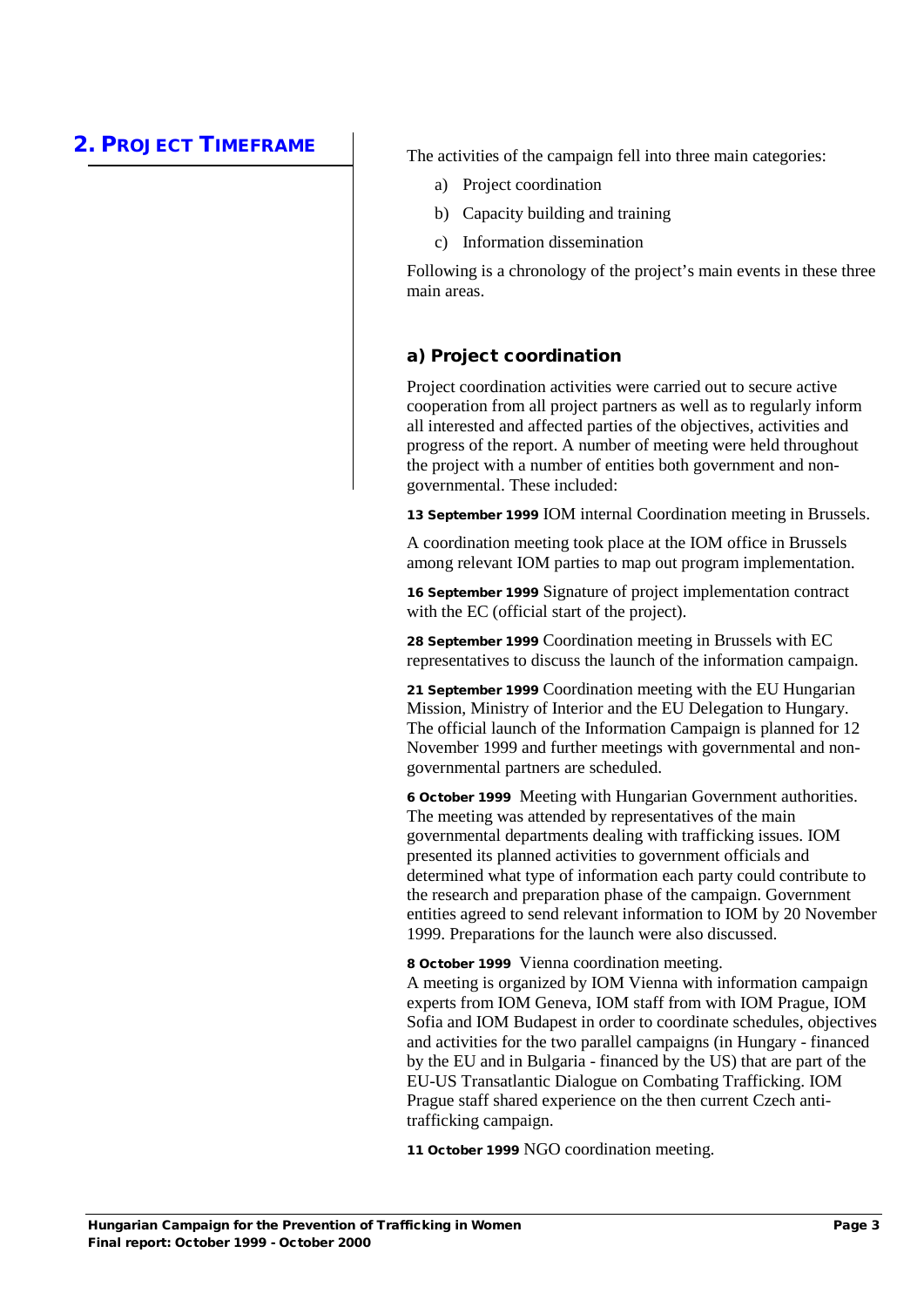$\textbf{(CONT.)}$  Hungarian partner NGOs<sup>[1](#page-30-0)</sup> are informed of the present project and its objectives and are asked for concrete contributions. NGO representatives report on experiences related to trafficking. Parties agree to collect existing material on trafficking for the research phase of the campaign. NGO participation for the launch event is secured and additional partner NGOs are suggested.

> 13 October 1999 Coordination meeting in Brussels with EC officials to prepare Budapest launch.

1 November 1999 Memorandum of Understanding signed with the Ministry of Interior.

A contract of cooperation is signed with the EU Department of the Ministry of Interior for the entire duration of the Project<sup>[2](#page-30-1)</sup>.

12 November 1999 Launch of the information campaign. Both information campaigns in Hungary and in Bulgaria are officially launched in Budapest as two parallel activities within the framework of Transatlantic Cooperation. High-level representatives from the Bulgarian and the Hungarian Government, EU and US officials attend the event. The event receives considerable media attention both in Hungary and throughout Europe [3](#page-30-2) .

15 November 1999 Coordination meeting with relevant Hungarian authorities. Government reports are presented and given to the IOM. The findings are discussed.

20 November 1999 Steering Committee set up  $4$ .

The Steering Committee is established and mandated to put together the overall strategy of the campaign program, define its main message, facilitate and promote the implementation of the program and strengthen the network of partners involved.

20 November 1999 Coordination meeting with NGOs. Reports from NGOs are collected and further cooperation is discussed. NANE (Women's Rights Association) is identified as the main project partner and the operator of the campaign hotline.

7 December 1999 Interim research report concluded by Hungarian research party. The report details the results of the media analysis and of the readership/audience survey.

24 January 2000 Signing of contract with NANE. An official contract on the cooperation during the campaign is signed with NANE<sup>[5](#page-30-4)</sup>.

26 January 2000 Coordination meeting with relevant authorities. IOM informs relevant Hungarian Government departments of the results of research and data collection and identifies possible future contributions from the government.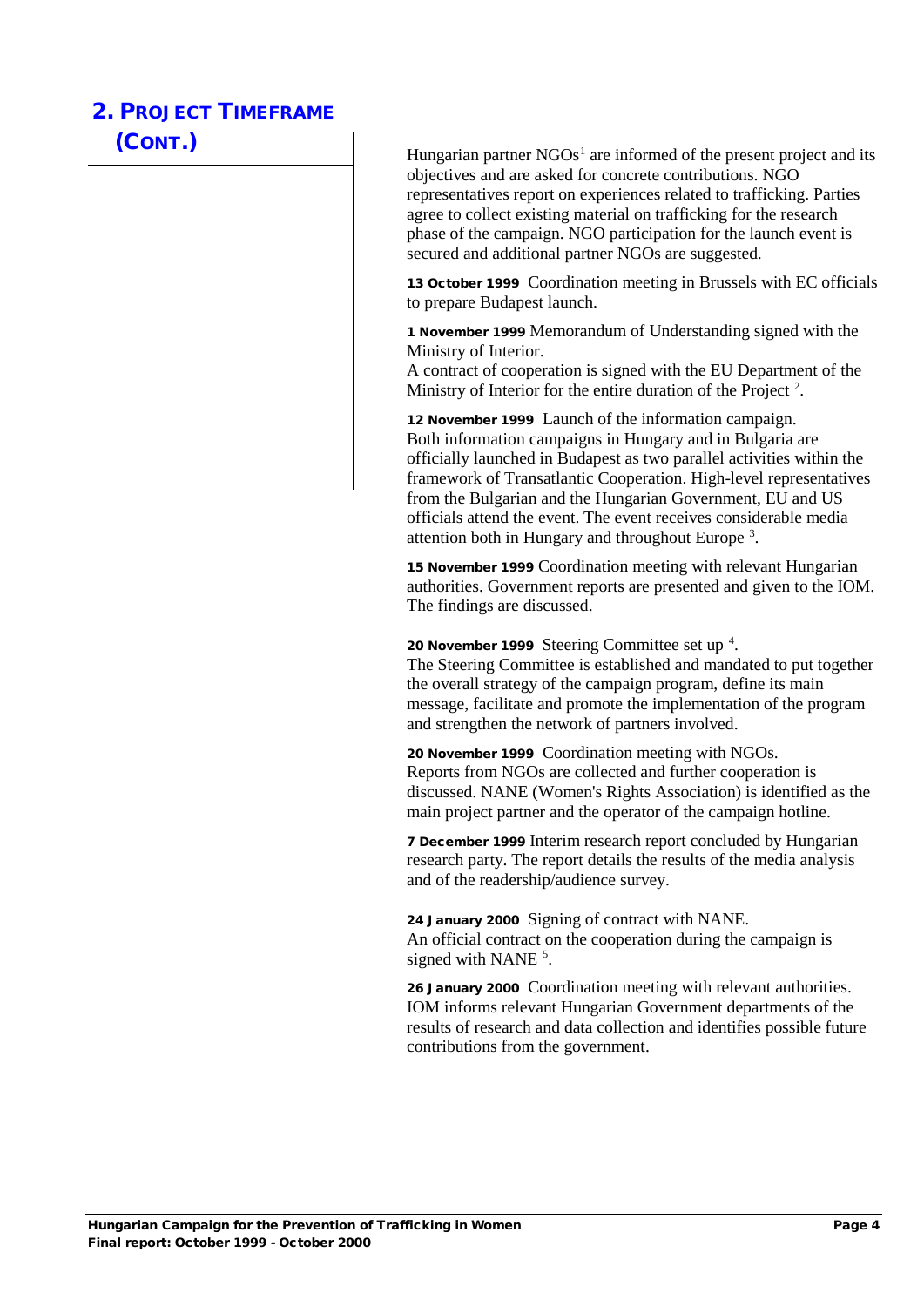# 2. PROJECT TIMEFRAME (CONT.)

**1 February 2000**  $2<sup>nd</sup>$  Steering Committee meeting. The members of the Committee review proposals from various Hungarian advertising agencies and graphic studios that participated in the tender process. Networking possibilities to increase the visibility of the campaign are discussed. The findings of the first phase of the campaign are evaluated.

10 February 2000 – Meeting with participating NGOs. NGOs discuss the campaign's plan of action and offer their contribution to dissemination and training activities.

9 March 2000 3<sup>rd</sup> Steering Committee meeting.

April 2000 – Oral presentation of the Interim Report in Brussels. A joint presentation of the Interim Report is made by IOM Budapest and IOM Sofia staff in Brussels to the EU Delegation.

27 April 2000 – Request for Extension to the EC. An official request is sent by IOM Budapest to the European Commission to approve the extension of the dissemination phase of the campaign with a further three months within the same allocated budget. The request was based on the recommendation of the Steering Committee to synchronize the Hungarian dissemination phase (6 months) to the one in Bulgaria (9 months). In-kind contributions from Hungarian media make the extension possible without additional costs.

19 June 2000  $4<sup>th</sup>$  Steering Committee meeting. Interim evaluation of the campaign [6](#page-30-5) .

19 September 2000 A meeting is organized with representatives of the Ministry of Interior to discuss the possibilities for follow-up activities. IOM presents its proposal for a 'Secondary School Education Training Project Against Trafficking'.

#### b) Training and capacity building

Activities in this area were aimed at providing project partners with know-how and strengthening their internal capacity to disseminate information or address other issues related to trafficking connected with the present project. An information-sharing network was set up among Hungarian government officials, consular officers and Hungarian NGOs in order to increase their awareness of the issue, and promote the sustainability of the project's activities.

#### January 2000 Media training.

Campaign staff participates in media training as a preparation for the dissemination phase of the campaign.

22-23 January 2000 Training for the hotline operators. NANE organizes training for the hotline operators.

25 January 2000 Handbook for Hotline Operators. A handbook is prepared by IOM for hotline operators with rules of conduct and relevant information to be provided.

2 February 2000 Ad Hoc Committee on Forced Prostitution Meeting with the Ministry of Social and Family Affairs.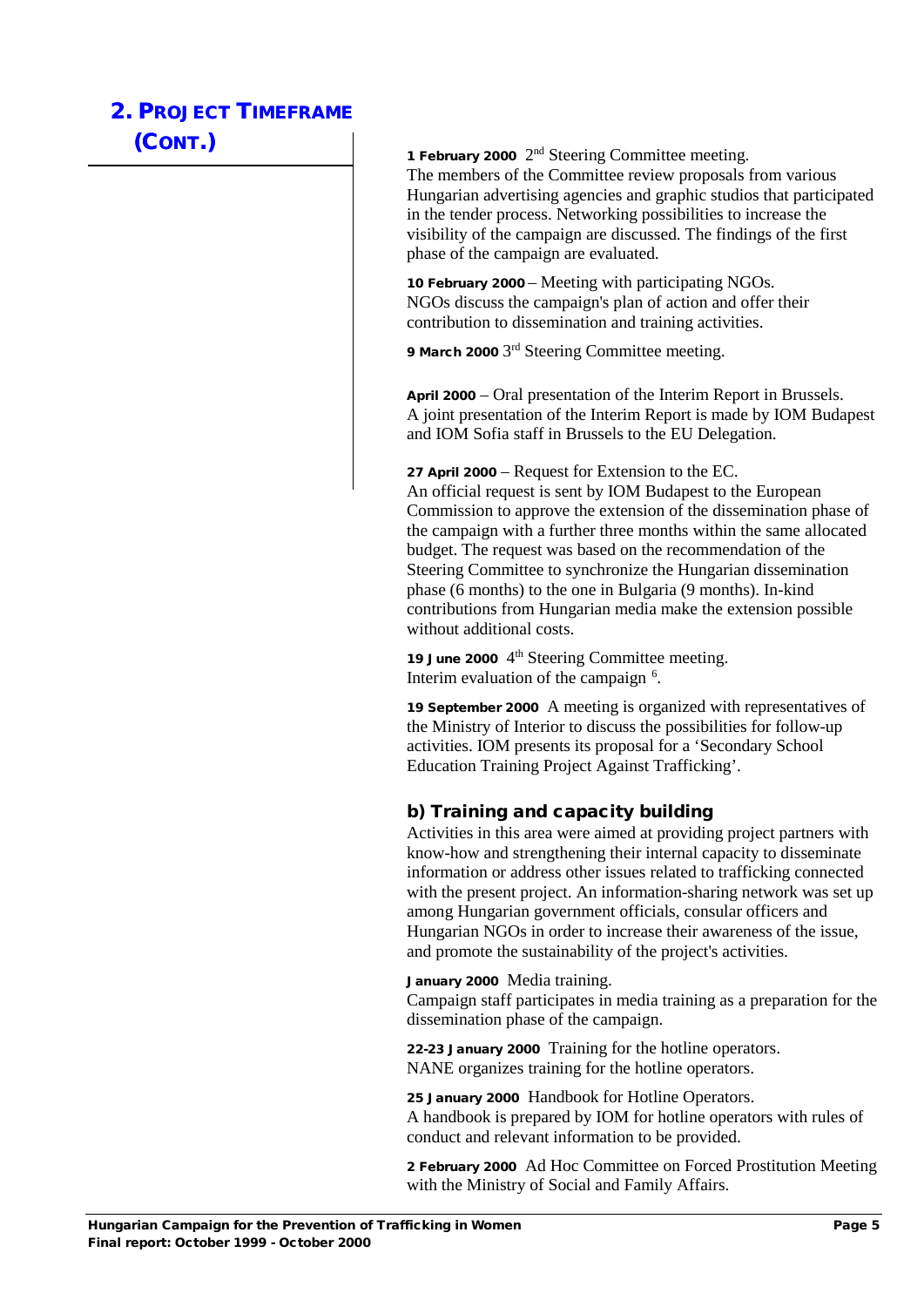(CONT.) IOM is invited to participate in the work of the Ad-Hoc Committee against forced prostitution consisting of experts, government officials and NGOs.

> 9 February 2000 Seminar for Staff Members of Consulates. As part of the annual training of consulate members and as a direct in-kind contribution to the project, a seminar is organized and held on the issue of trafficking by the Ministry of Social and Family Affairs.

> 17 May 2000 Seminar for Police Officers and Border guards. In cooperation with the Ministry of Interior, a seminar is organized for police officers and border guards. IOM makes a presentation on the issue of trafficking and the anti-trafficking campaign<sup>[7](#page-30-6)</sup>.

19-20 May 2000 Seminar for Roma Activists and Educators Working in Foster Homes.

Organized in cooperation with the NGO Association of Roma Women in Public Life the seminar aimed to facilitate communication among the participants, share experiences, develop best prevention practices and develop strategies for information dissemination within local communities. Participants were given materials and information to be distributed in their communities. Lectures are organized throughout the country. Two hundred copies of the information material are distributed through this network <sup>[8](#page-30-7)</sup>.

26 May 2000 Seminar for Secondary School Teachers The seminar was held at the Central European University with teachers from major secondary schools in Hungary. The aim was to set up a network that disseminated information to secondary school students, a group identified as vulnerable to trafficking <sup>[9](#page-30-8)</sup>.

#### 24 July 2000 Border visit.

At the invitation of the American Embassy, IOM participates in a meeting of Ukrainian and Hungarian Border guards that discusses the issue of human trafficking and crime prevention methods.

#### c. Research and dissemination activities

The main purpose of these activities was to collect and analyze research results, put together an overall communication and implementation strategy and disseminate information to target audiences through the media identified as being the most effective and cost-efficient.

4 January 2000 Research results received.

The Hungarian research coordinator commissioned by IOM hands over the results of the research and data collection to IOM Budapest.

#### 1 February 2000 – NANE Hotline.

The NANE hotline becomes operational operational every weekday from 10 a.m. to 18 p.m. until the end of the campaign. The hotline offers information to all those that want to know more about trafficking and how to protect themselves against it.

14 February 2000 Meeting with the Editor of 'Belügyi Szemle.'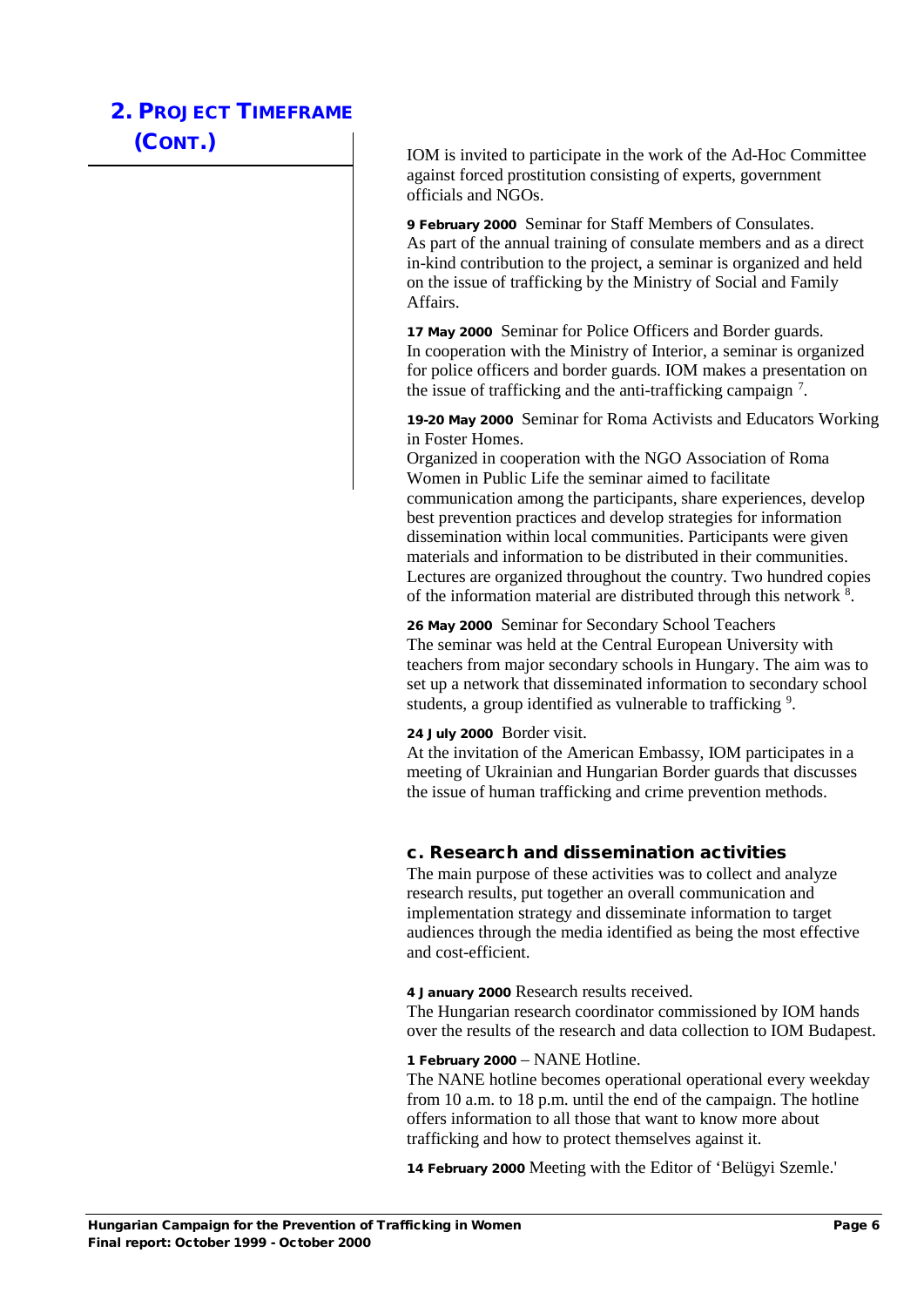(CONT.) The official journal of the Ministry of Interior decides to publish a special issue on trafficking within the framework of the IOM campaign. The content of the issue is discussed [10.](#page-30-9)

> 22 February 2000 Preliminary agreement is reached with the Hungarian advertising agency and the graphic studio that will produce the campaigns information materials.

29 February 2000 Testing of the different poster plans. A sample testing of different poster designs is carried out in a staterun institution for young girls.

1 March 2000 Results of the poster testing are analyzed and their production is commissioned to the Felhőc Production and to Zaft Ltd  $11$ . Final approval for the visuals of the campaign and planning of the first press conference for the dissemination phase of the campaign.

March-April 2000 – Production of Information Campaign materials

#### 17 March 2000 – Press Conference.

The objectives and materials of the campaign are presented to the Hungarian media by IOM. The research coordinator summarizes the results of the research and NANE informs the participants about the hotline.

#### 14 April 2000 – Press Conference.

IOM's experience with information campaigns is presented to the Hungarian and international press by IOM senior staff from Vienna and HQ. Participants are shown the educational documentary produced for the purposes of the campaign and visit a state-run girls' institution where the documentary is discussed with the institution's residents. Bulgarian journalists also participate while Hungarian journalist visits the parallel event in Sofia.

17 April 2000 – Start of the first round of dissemination. Dissemination begins for the campaign's media: posters, cartoon booklets, free cards, infocards, trafficking journal, and educational documentary.

29 June 2000 – Meeting with Advertisement Agency. A first evaluation meeting is held with the advertising agency coordinating information dissemination on behalf of IOM. The campaign's impact and progress are analyzed and found to be in accordance with the implementation plan and its objectives.

June-July 2000 – Second dissemination round is launched. Free cards, TV ads, radio plugs, newspaper ads and the mailing of information materials continue nation-wide.

25 July 2000 – Evaluation Proposal. The IOM receives an evaluation proposal from the HAS IPS Migration Research Group [12](#page-30-11).

9 August 2000 – Contract with the Evaluator is signed. A contract with the Migration Research Group is signed, entrusting them with the task of evaluating the campaign  $13$ .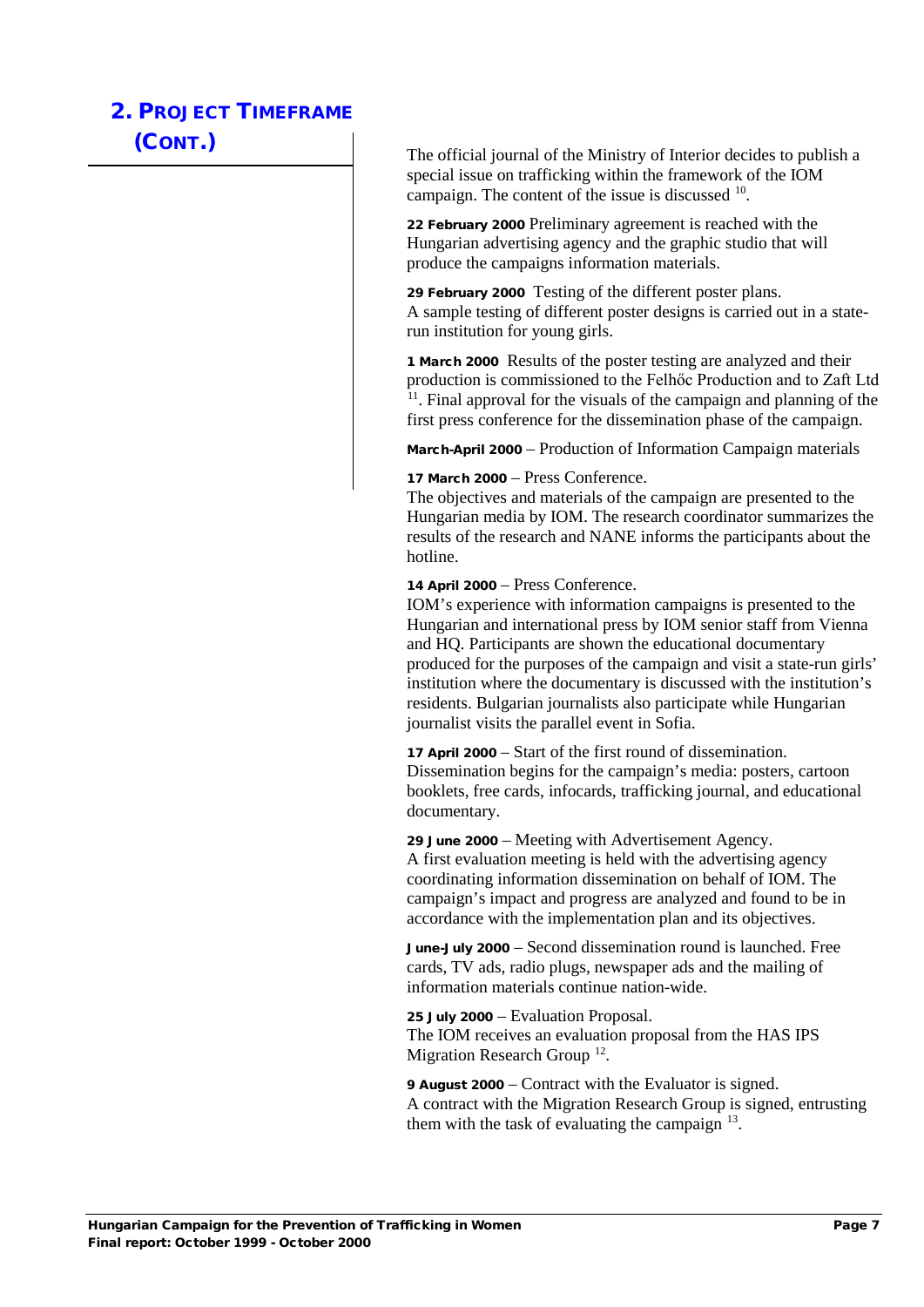(CONT.) 10 August 2000 – Contract with NANE is extended. An extension of contract is signed with NANE is signed on the further operation of the hotline until the end of the campaign according to the guidelines of the campaign set forth in the Handbook provided by the IOM [14](#page-30-13).

> August - September 2000 – Preliminary impact assessment carried out by external evaluator.

29 September 2000 – Evaluation Report. External evaluator hands IOM preliminary assessment [15.](#page-30-14)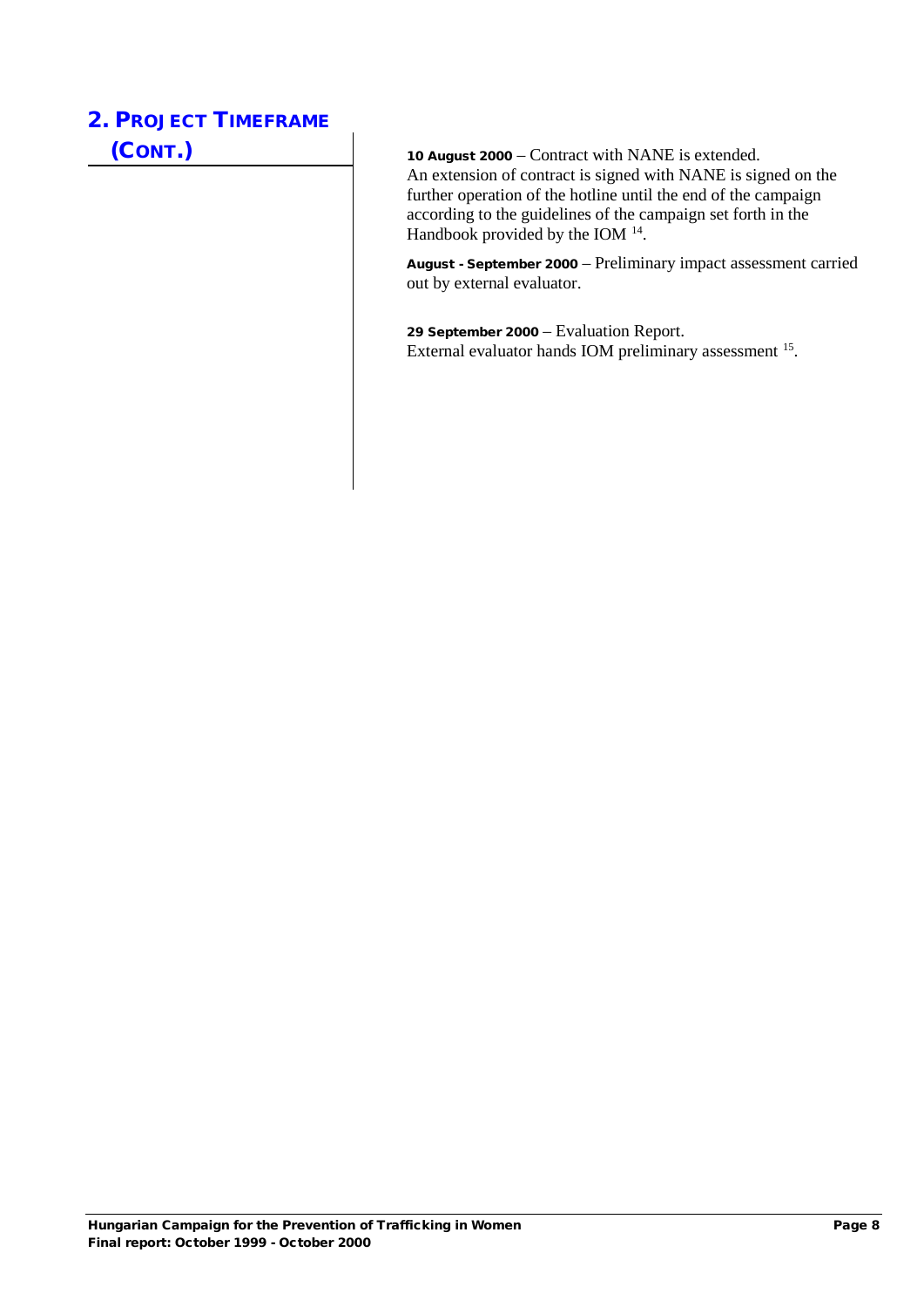**MATERIALS** The campaign had two main stages:

- Research and strategy definition
- Dissemination

An ongoing task of the project manager as well as of the Steering Committee was that of monitoring and evaluating the impact of the campaign.

A brief description follows of the main activities carried out during each of these two stages.

### a) Research and Strategy Definition

During the 3-month period of October-December 1999, prior to the actual dissemination, IOM ascertained the baseline facts of trafficking in women in Hungary. With the help of independent national experts, IOM collected data and carried out research on the phenomenon of trafficking in women in Hungary. In order to have as balanced and objective a picture, various resources and methods were used including:

- Reports from governmental organizations
- Questionnaire survey among girls/young women and teachers
- Focus-group interviews
- Media analysis
- Analysis of readership and audience survey

Both the results of the data collection and the research seem to underline the fact that forced prostitution/trafficking in women is a significant issue, concerning many people in Hungary today. The results also allowed an identification of the main target group of the campaign which was that of young women between the ages of 14 and 23.

According to the results of the questionnaires, 19% of all respondents personally know a woman who has been involved in forced prostitution and 17% know a woman who had been literally sold by traffickers for profit. This proportion is even higher among those in institutional care, with 53% of respondents personally knowing of a woman who has been sold.

The media analysis showed that trafficking in women is an underrepresented issue in the Hungarian media. Despite the fact that the younger generation is open to receiving information concerning trafficking in women, those publications that are popular with them hardly ever touch upon the issue.

The results of the focus-group interviews as well as the questionnaire survey showed that girls/young women in institutional care and women currently involved in prostitution are the highest risk groups for trafficking in women. In addition to these two groups, there is a further larger group of women who would respond to an advertisement for work abroad with only limited if any knowledge of the dangers that this may entail.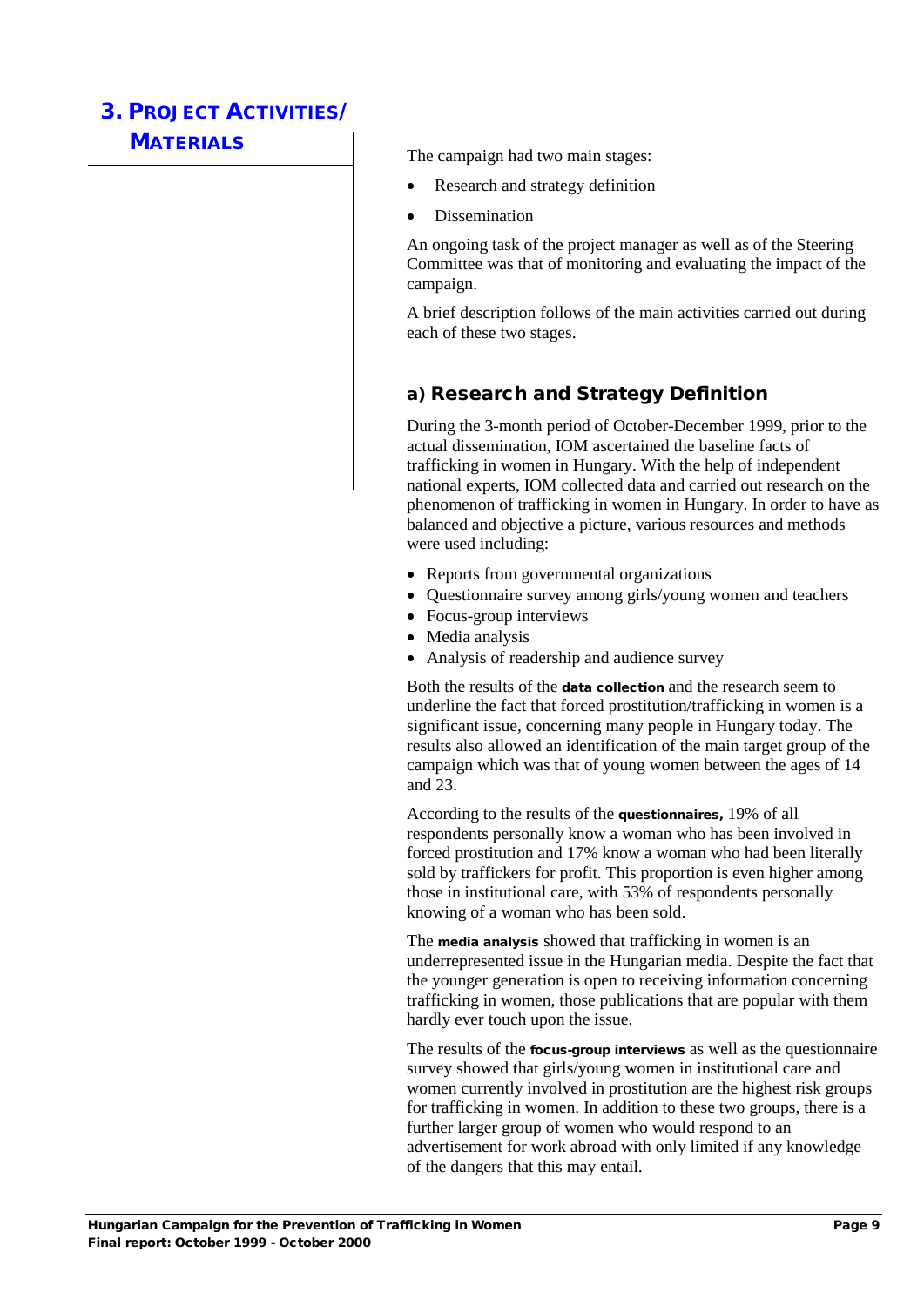**MATERIALS (CONT.)** The completion of the research stage enabled the following to be carried out:

- Definition of the main message of the campaign
- Campaign strategic planning
- Media outreach planning
- Identification of main partner NGOs
- Establishment of the Steering Committee

The campaign message was based on the findings of the questionnaire that showed that young women at risk would be more receptive to less threatening imagery that calls attention to the possible dangers of trafficking. The campaign slogan - "Don't fall for it" is simple short and memorable and is a play upon words that is well complemented by the striking image of a falling woman. The slogan and the phone number of the hotline are displayed on all campaign materials.

Based on the findings of the research stage, a communication strategy was defined. One of the main components of this strategy was the selection of the dissemination media/activity mix. The package of mass and informal media that was identified as the most cost effective and ensuring the most impact consisted of:

- Telephone hotline providing information and assistance;
- Posters:
- Cartoon booklets (8-page);
- Information Cards (pocket-size)
- Free postcard (available at night clubs, bars)
- Public Service Announcements (PSAs)
- TV documentary followed by live TV debates
- Further distribution of the documentary in secondary schools on VHS tapes;
- Radio broadcasts:
- Regular articles in popular youth and women's magazines;
- Newspaper ads placed in the immediate vicinity of actual recruitment ads;
- Cartoon strips in popular young women's magazines;
- Dedicated campaign Web site;
- Training and information sharing seminars for
	- a) Staff members of consulates
	- b) Educators/teachers
	- c) People in institutional care
	- d) Roma communities
	- e) Journalists
	- f) Police employees

This particular choice of media/activities was based on the actual media and means of communication preferred by the target groups as identified by the research.Thus:

- PSAs were placed in all newspapers read by the target groups.
- Cartoon booklets were the medium prefered by the target group.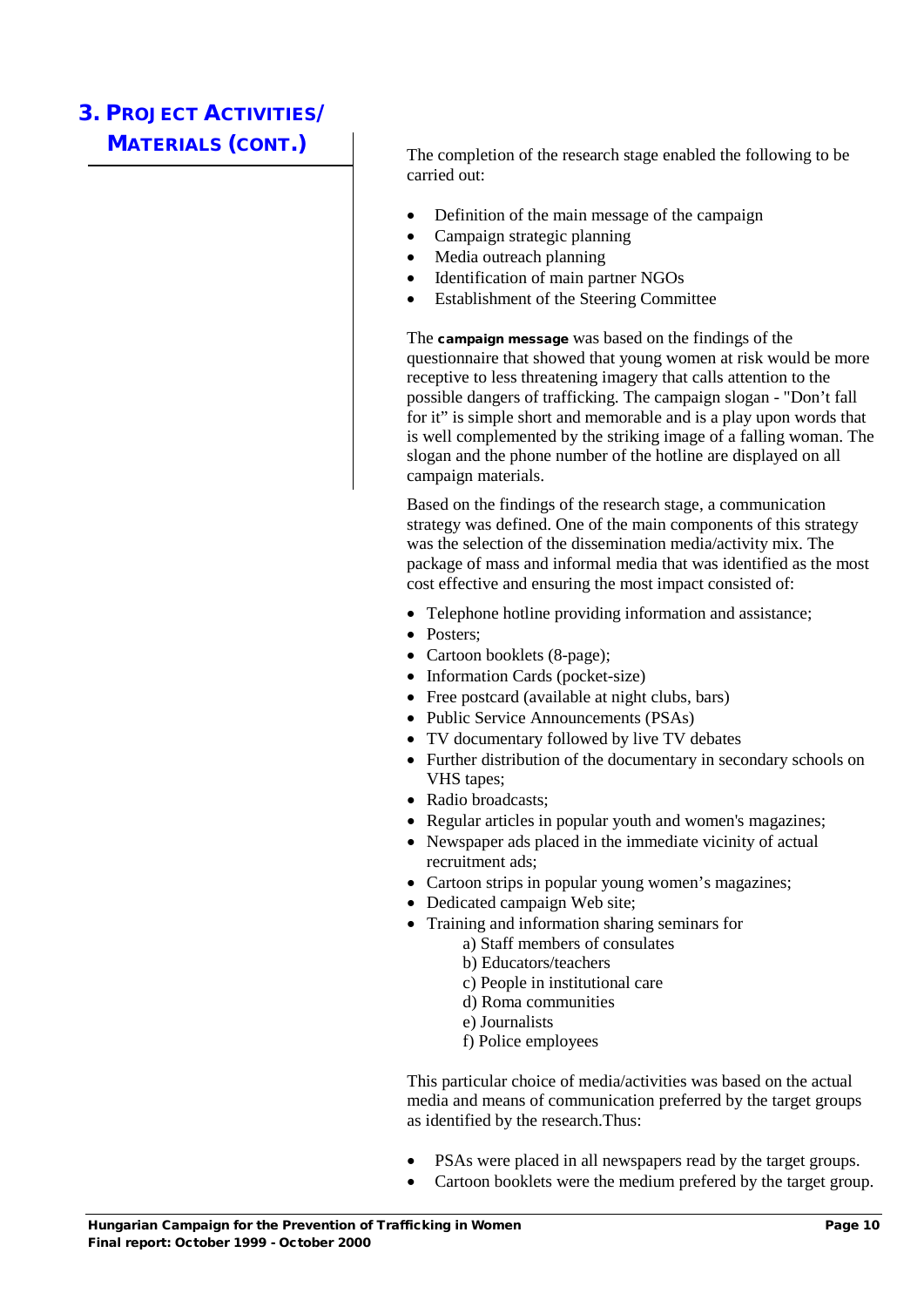- MATERIALS (CONT.) Postcards were distributed nation-wide at entertainment/recreational venues so that target group members would come acroos them. The two rounds of distribution were meant to reinforce one another.
	- The format of the educational film was that of a lively action movie much appreciated by the target group.
	- Research showed that documentary films would be a format most suitable to an audinece of educators/government officials in order to highlight the seriousness of the issue.
	- The actual design of the posters was chosen by the target group through sample testing is schools.
	- The pocket-size information card containing basic information for people wishing to work overseas, was chosen for its convenience of use. It also lists the assistance hotline numbers and the sentence 'Please, help me I am in trouble' in 6 languages.

Project partners/sub-contractors were chosen through a closed tender process in cooperation with the Steering Committee<sup>16</sup>:

- *Zaft Creative Design Studio* was selected to design the PSA, radio ad, freecards, infocard, and the poster.
- *Felhőc Production Ltd*. Was selected to disseminate all campaign material and produce the educational movie and cartoon booklet.
- *Adam Csillag,* a well-known Hungarian film director, was aked to direct the two-part documentary movie.
- *Magyar Netlap* was commissioned to create a web page for the campaign.

# b) Information Dissemination

All campaign materials comissioned for production were delivered on time and dissemination proceeded according to the initial plan of action established by the Steering Committee. Dissemination was carried out nation-wide through partner Government structures, NGO networks and the mass-media. The Press Department of the Ministry of Interior took a leading role in the promotion of the campaign's material. The table below lists the main media/information materials of the campaign and their duration or number of copies distributed.

| <b>Media</b>                      | <b>Copies/ duration</b> |
|-----------------------------------|-------------------------|
| Poster A1                         | $5,000$ copies          |
| Cartoon booklet A5                | 40,000 copies           |
| Postcard A6                       | $2x\,40,000$ copies     |
| Infocard (business card size)     | $50,000$ copies         |
| Newspaper advertisement (A4, A5)  | Five in major dailies   |
| <b>TV Spot</b>                    | 25 seconds              |
| Radio Plug                        | 25 seconds              |
| <b>Educational</b> movie          | 25 minutes              |
| Documentary films                 | $2x 27$ minutes         |
| Special issue of 'Belügyi Szemle' | $1,000$ copies          |
| journal                           |                         |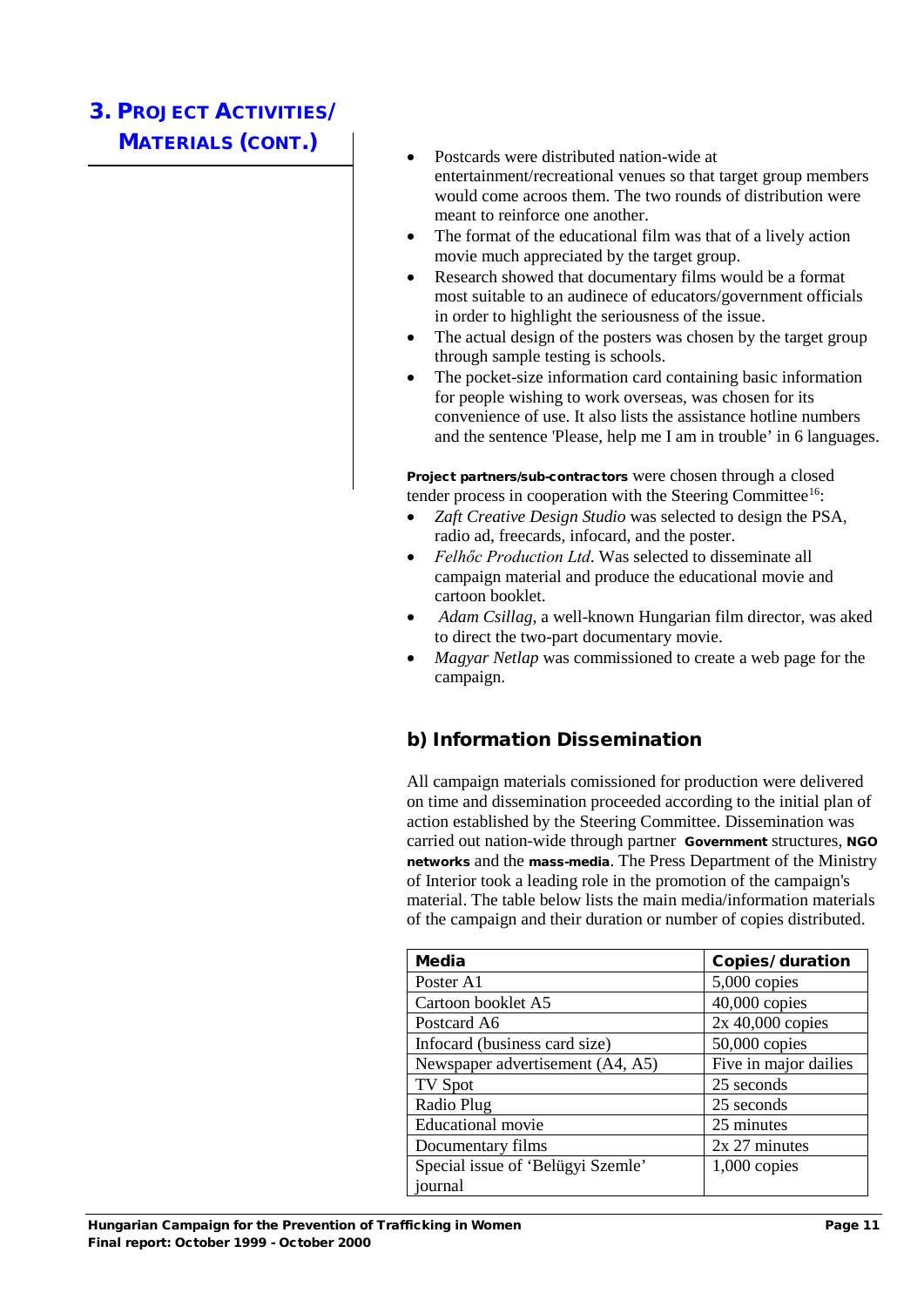**MATERIALS (CONT.)** Following is a brief description of each of the media used throughout the campaign  $17$ .

# 1. Poster (A1)



#### **Translation**

Top headline: Were you offered a job abroad? Do you intend to work abroad?

Orange slogan: Don't fall for it!

Right sidebar: Every year thousands of girls are lured by job advertisements, trafficked and forced into prostitution Underheading: Before you apply, ask for information at the following toll-free hotline number between 10-18: **06-80-630-125**

#### Distribution

Secondary schools, foster homes, girls' correctional institutes, local councils, , and country unemployment centers and at the airport and border stations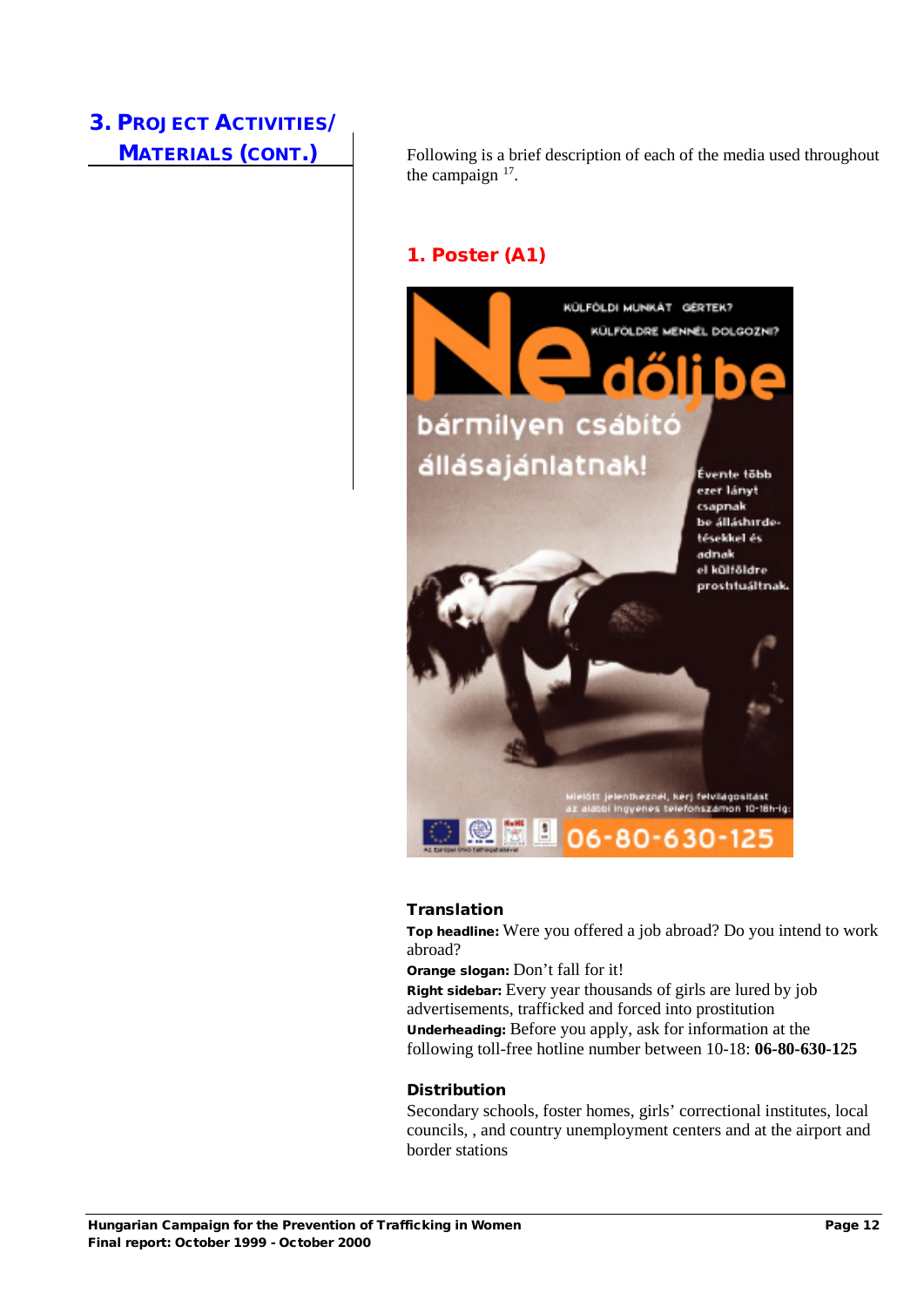# 3. PROJECT ACTIVITIES/ MATERIALS (CONT.)

# 2. Infocard 1 (Pocketsize)



#### Translation

Orange headline: Would you like to work abroad? Did you receive an appealing offer? White slogan: Don't fall for it!

Additional translation of body text can be found in appendix 14.

#### Distribution

Secondary schools, foster homes, girls' correctional institutes, and local councils

### 3. Infocard 2 (postcard size)

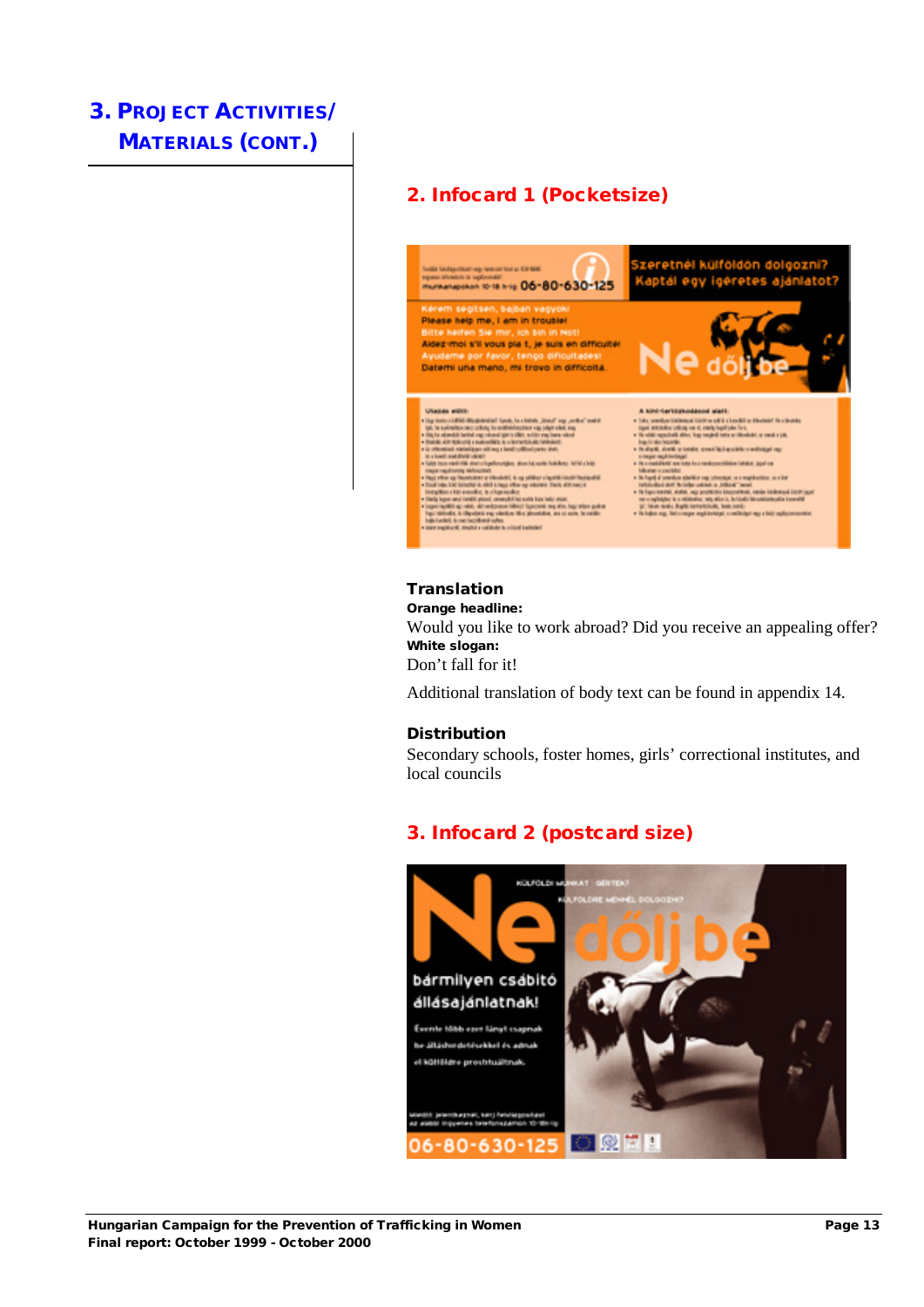# 3. PROJECT ACTIVITIES/ MATERIALS (CONT.)

#### **Translation**

Top headline: Were you offered a job abroad? Do you intend to work abroad? Orange slogan: Don't fall for it! Right sidebar: Every year thousands of girls are lured by job advertisements, trafficked and forced into prostitution Underheading: Before you apply, ask for information at the following toll-free hotline number between 10-18: **06-80-630-125**

#### **Distribution**

Through 'Boomerang', the official distributor of freecards in Hungary, in two rounds, in restaurants, cafés, discos, and bars in Budapest and throughout Hungary.

# 4. Infocard 3 (Postcard-size)



Translation and Distribution: the same as for Postcard I.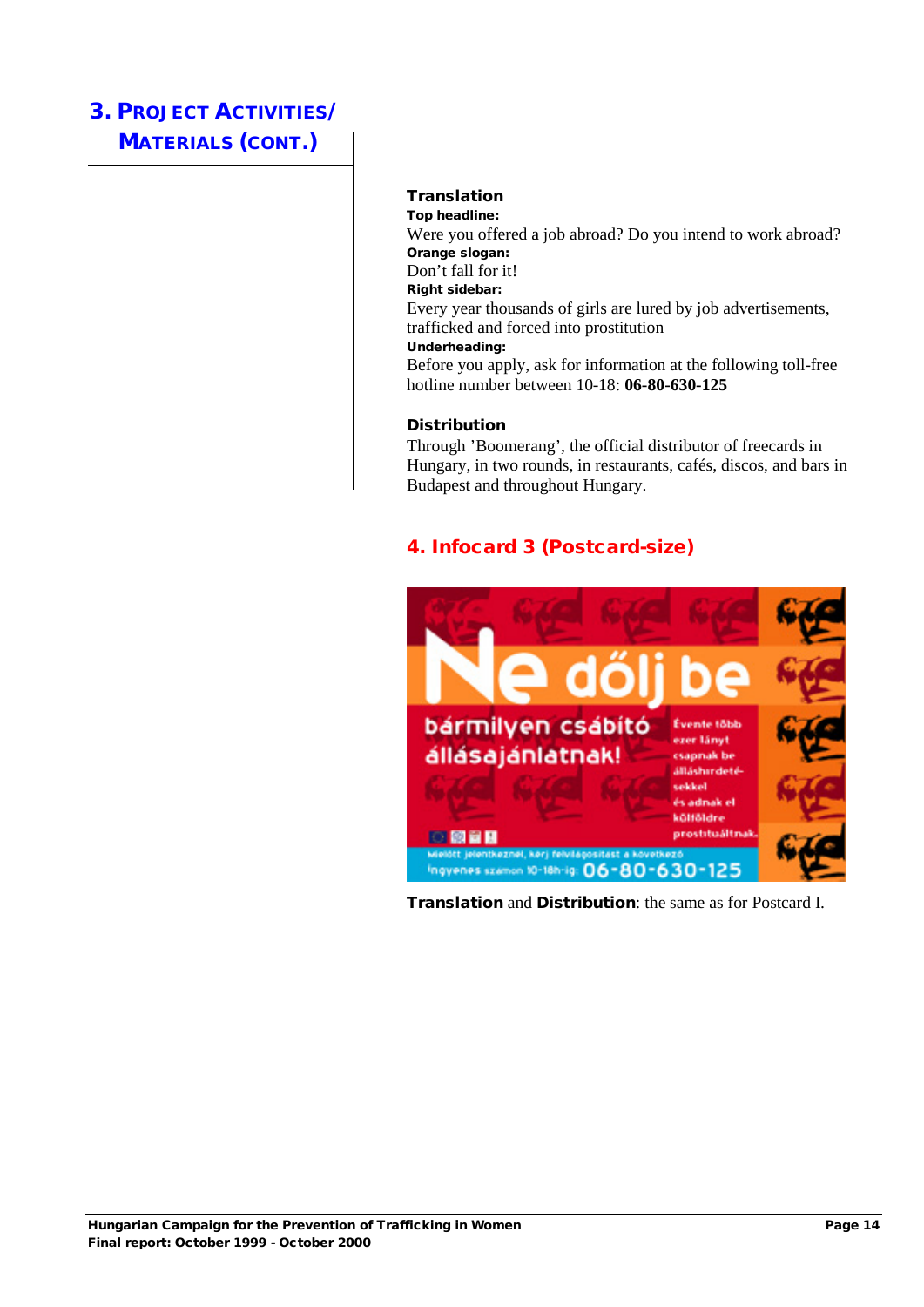# 3. PROJECT ACTIVITIES/ MATERIALS (CONT.)

### 5. Cartoon booklet (A5)



*Translation:*

#### *Cover page*

White headline: Free cartoon booklet Orange slogan: "Don't fall for it!

#### **Distribution**

Secondary schools, foster homes, girls' correctional institutes, local councils, county unemployment centers.

#### 6. Newspaper ads

Different versions of the poster, different sizes, published in every edition ofthe following major Humgarian newspapers for three months:

> *Bravo*: monthly youth magazine, very popular with the target group, 32.3% of them read it regularly, one-page ad;

*Bravo Girl*: monthly young women's magazine, second most popular magazine, 23.1% of the members of the target group read it regularly, one-page ad;

*Popcorn*: monthly youth magazine, 23.1% of the members of the target group read it regularly, one-page ad;

*100xszép:* monthly girls'magazine, one-page ad;

*Népszabadság*: largest circulation daily, most popular daily newspaper among girls/young women not living in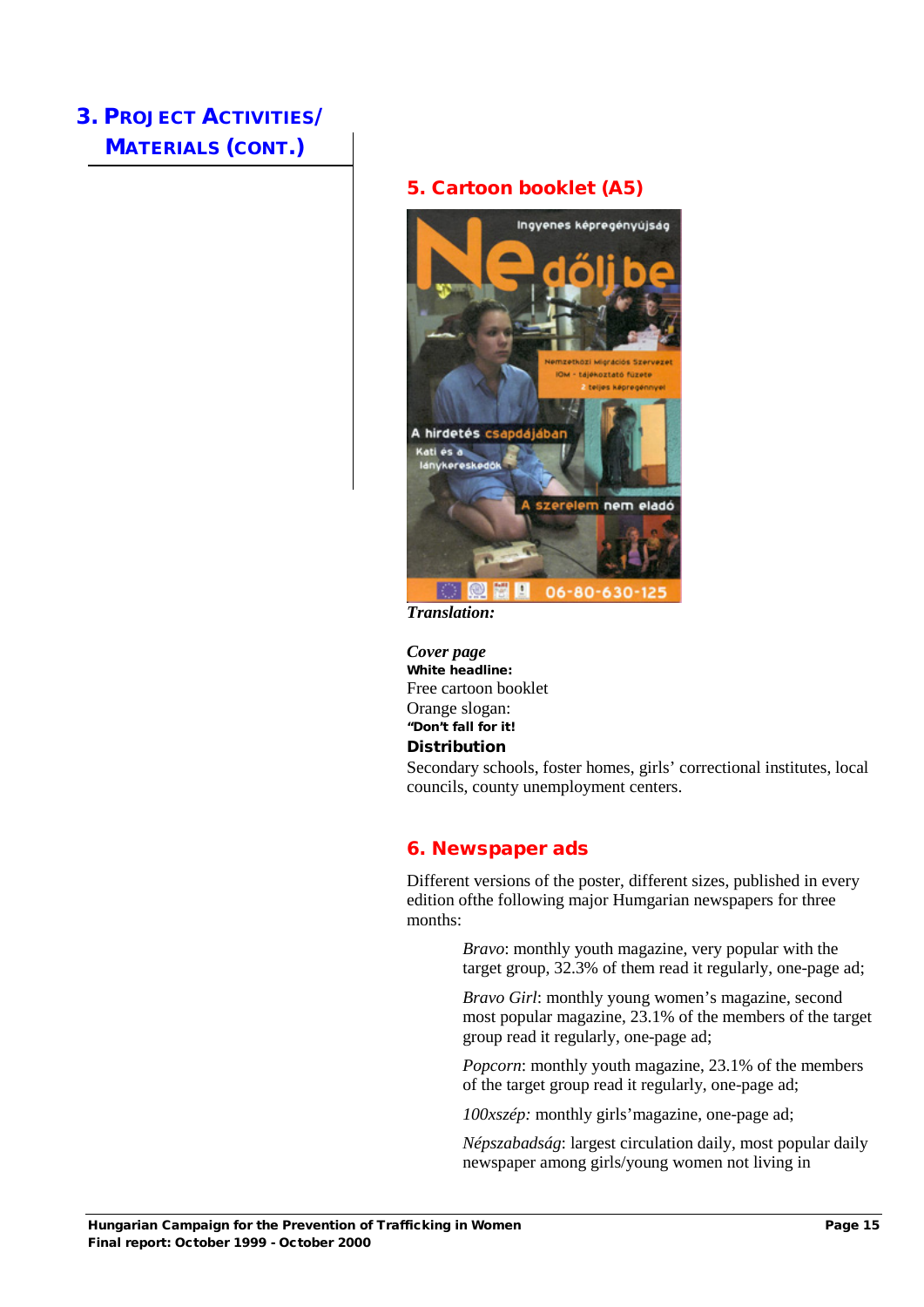**MATERIALS (CONT.)** institutional care, it also serves our aim to raise public awareness;

> *Express*: advertising paper, counter-advertising in the job ads column;

*Metro*: free daily, distributed at underground stations, most popular daily newspaper among girls in institutional care, counter-advertising in the column of job advertisements

# 7. TV Spot

#### **Translation**

Were you offered a job abroad? Do you intend to work abroad? Every year thousands of girls are lured by job advertisements, trafficked and forced into prostitution. Don't fall for it!

Before you apply ask for information at the IOM-NANE toll-free hotline! Final spot screen contains campaign slogan, logos, the phone no. and operation time. (25-second-long)

#### **Distribution**

20 times during April/May/June on *MTV1-2 (*state-owned TV channel

# 8. Educational movie

#### Summary

The film presents the two most common methods of traffickers. The scenario is a mixture of the two stories in the comic booklet. Two victims of traffickers, who finally managed to escape, tell their stories to a policewoman. The policewoman points out the signs that should have made them suspicious and tells them what they should have done. (25-minutes)

#### Broadcast/distribution:

One hundred and twenty-six individual broadcasts on various Hungarian cable channels.

Further distribution as VHS tapes in foster-homes, girls' correctional institutions, and secondary schools (650) accompanied by a lesson plan.

# 8. Documentary films 1 & 2

#### **Summary**

Two documentary films were produced directed by Mr. Ádám Csillag, a well-known Hungarian filmmaker. The first one, 'Promised Land I' presents the issue of trafficking in women in Hungary through the life of a young girl from the countryside who is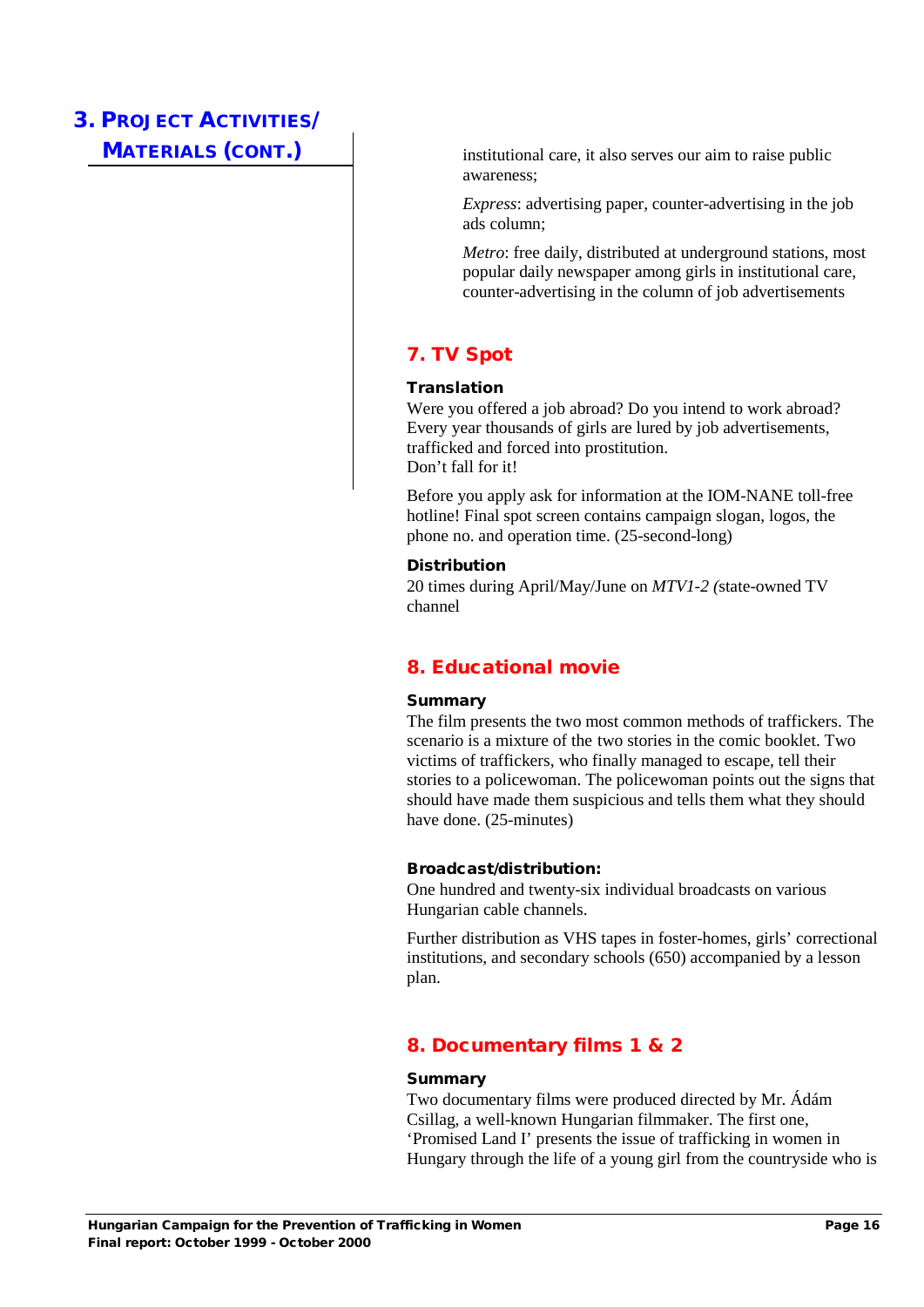**MATERIALS (CONT.)** forced to prostitute herself by her 'boyfriend'. In trying to escape she becomes part of a crime scene.

> 'Promised Land II' reports on foreign women working in Austria, their often desperate situation as well as their hopes. Officials inform the viewers about the rules and regulations concerning work in Austria and a local NGO talks about their work with foreign women. Each documentary is 27 minutes long.

#### Broadcast/Distribution

One hundewred and twenty-six individual broadcasts on different Hungarian cable channels.

Further distribution on VHS tapes to IOM organised seminar participants.

### 9. Dedicated campaign Web page

The URL of the camapign site is www.netlap.hu

### 10. Radio plugs

#### Description

Male voice: Attractive, young girls are wanted for easy job abroad. Female voice: Every year thousands of girls are lured by job advertisements, trafficked and forced into prostitution. Don't fall for any tempting job offer!

Before you apply, ask for information at the IOM-NANE toll-free hotline, workdays, 10-18h, 06-30-630-125! (30-seconds-long)

#### Distribution

Three-month broadcasts on:

*Radio Danubius:* commercial radio, most popular channel with target groups – 13 times/week

*Radio Juventus:* commercial radio, popular channel with target group – 12 times/week

*Radio Petőfi:* public radio – 10 times/week

### 11. Special edition of 'Belügyi Szemle' journal

This special isue of the Journal of the Hungarina Ministry of the Interior dealt solely with the topic of trafficking from different points of views. The journal was used as a background material for the seminars and also as a future reference-booklet. IOM has also contributed to an article.

#### **Description**

The article presents the wide range of activities carried out by IOM in order to combat trafficking in women and outlines its policy on the issue of trafficking by exploring the relationship between the phenomena of trafficking in women and migration. The article discusses IOM's mission statement and service areas and the role of the IOM Mission in Budapest. Since 1992, IOM has conducted worldwide information campaigns against trafficking in order to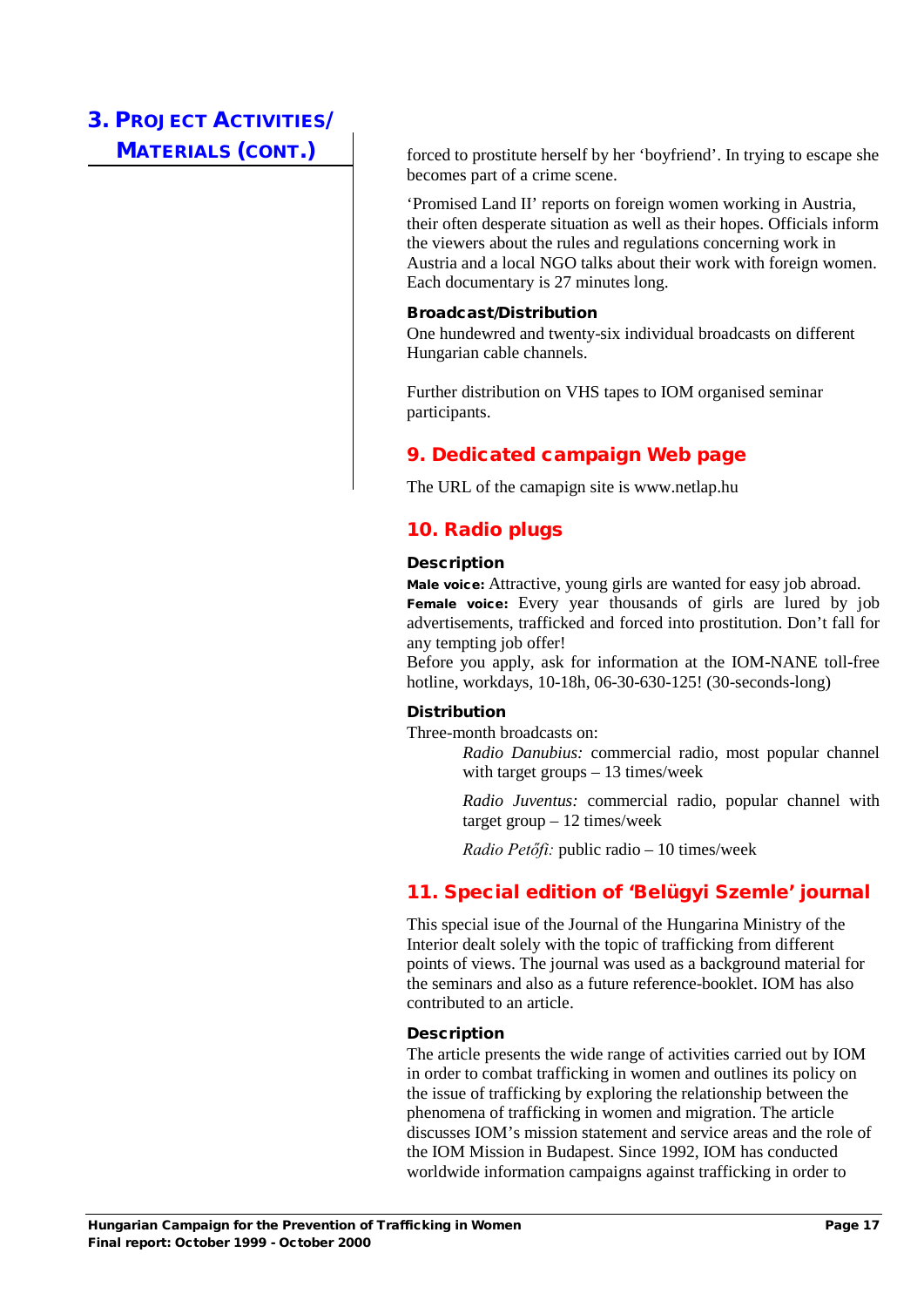**MATERIALS (CONT.)** address the growing problem of trafficking. In September 1999, IOM launched an information campaign for the prevention of trafficking in women in Hungary. The article gives a short summary of information campaigns in general and the Hungarian information campaign in particular. The article includes a brief discussion of the results and data obtained from the research, and the strategic plan of the dissemination phase*.*

#### Distribution

Five hundered copies sent to government officials, NGOs and seminars participants .

### 12. Telephone hotline

Established in cooperation with the NANE Association, the leading Hungarian NGO working to combat trafficking in Hungary, the hotline became operational on 1 February 2000, and was open to callers every working day, from 10 to 18. The total number of registered incoming calls between February-October was 798.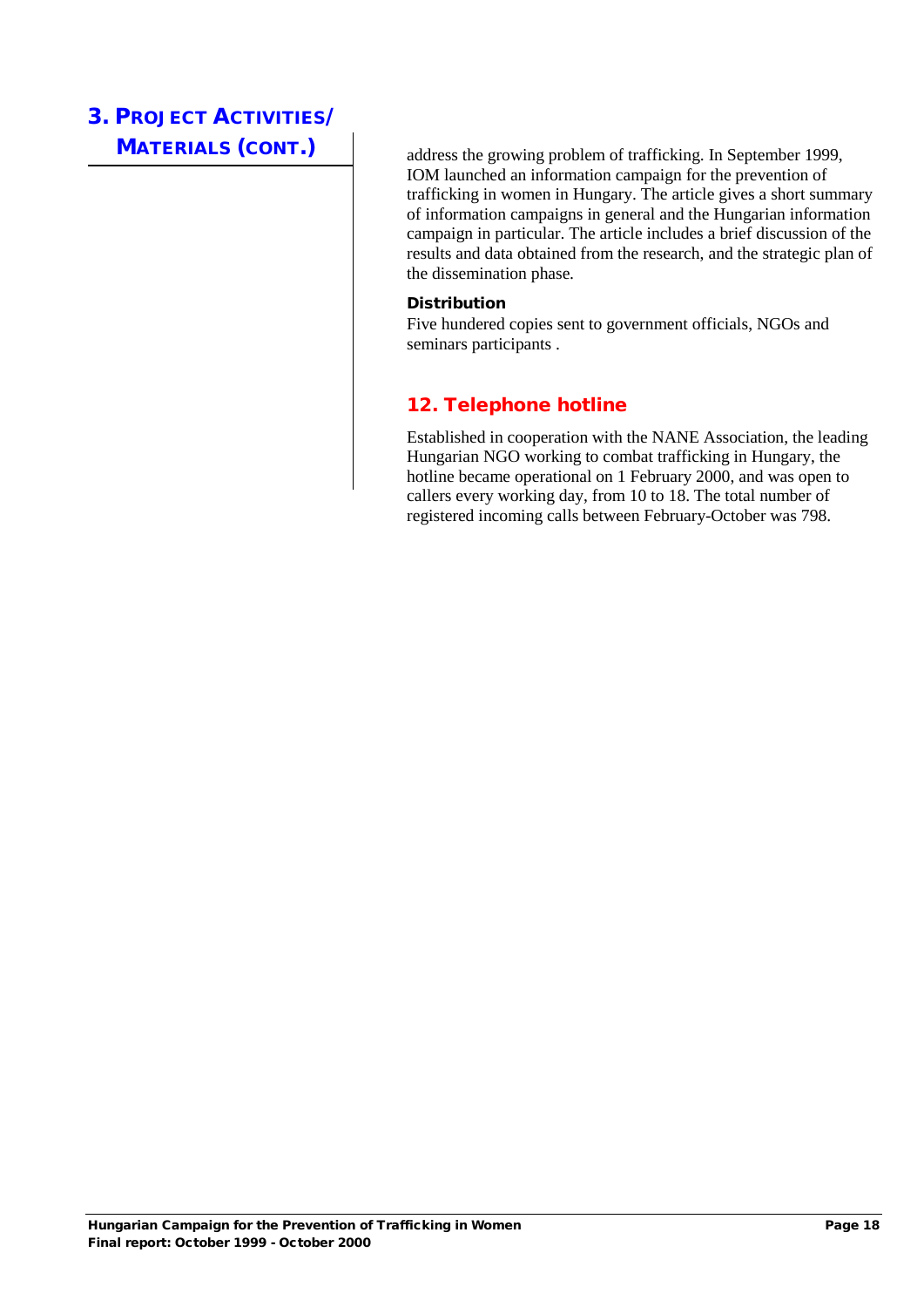# MATERIALS (CONT.)<br>
Distribution summary table

| Type of material:             | <b>Places of distribution:</b>   |
|-------------------------------|----------------------------------|
| Poster                        | Schools, municipalities,         |
| Cartoon booklet               | employment agencies, social      |
| Infocard                      | workers' network, crime          |
|                               | prevention units of police       |
|                               | departments, community           |
|                               | centers, passport department of  |
|                               | the MoI, all border crossings of |
|                               | Hungary, diplomatic missions     |
|                               | (embassies, consulates,          |
|                               | international organizations)     |
| Print advertisements (media-  | Youth magazines (Bravo,          |
| mix)                          | Bravo Girl, Popcorn,             |
|                               | 100xSzép), dailies               |
|                               | (Népszabadság, Metro),           |
|                               | advertising papers (Express,     |
|                               | Kereső), free program            |
|                               | magazine (Pesti Est)             |
| <b>Educational</b> movie      | Schools, girls' institutions,    |
|                               | social workers' network.         |
| Documentary films I. - II.    | Seminars and on request,         |
|                               | Aired by several TV cable        |
|                               | channels                         |
| Freecard A6 (in two rounds)   | Restaurants, pubs, discos,       |
|                               | community centers                |
| TV spot                       | MTV 1 and 2 (national public     |
|                               | TV) 20 times in May and June     |
| Radio plug                    | Commercial radio stations:       |
|                               | aired by Danubius, Juventus      |
|                               | and the state-run Petőfi Radio,  |
|                               | 10-13 times a week in April-     |
|                               | May-June                         |
| Special Edition of 'Belugyi   | Ministries, police departments,  |
| Szemle' - Trafficking Journal | border guards, libraries         |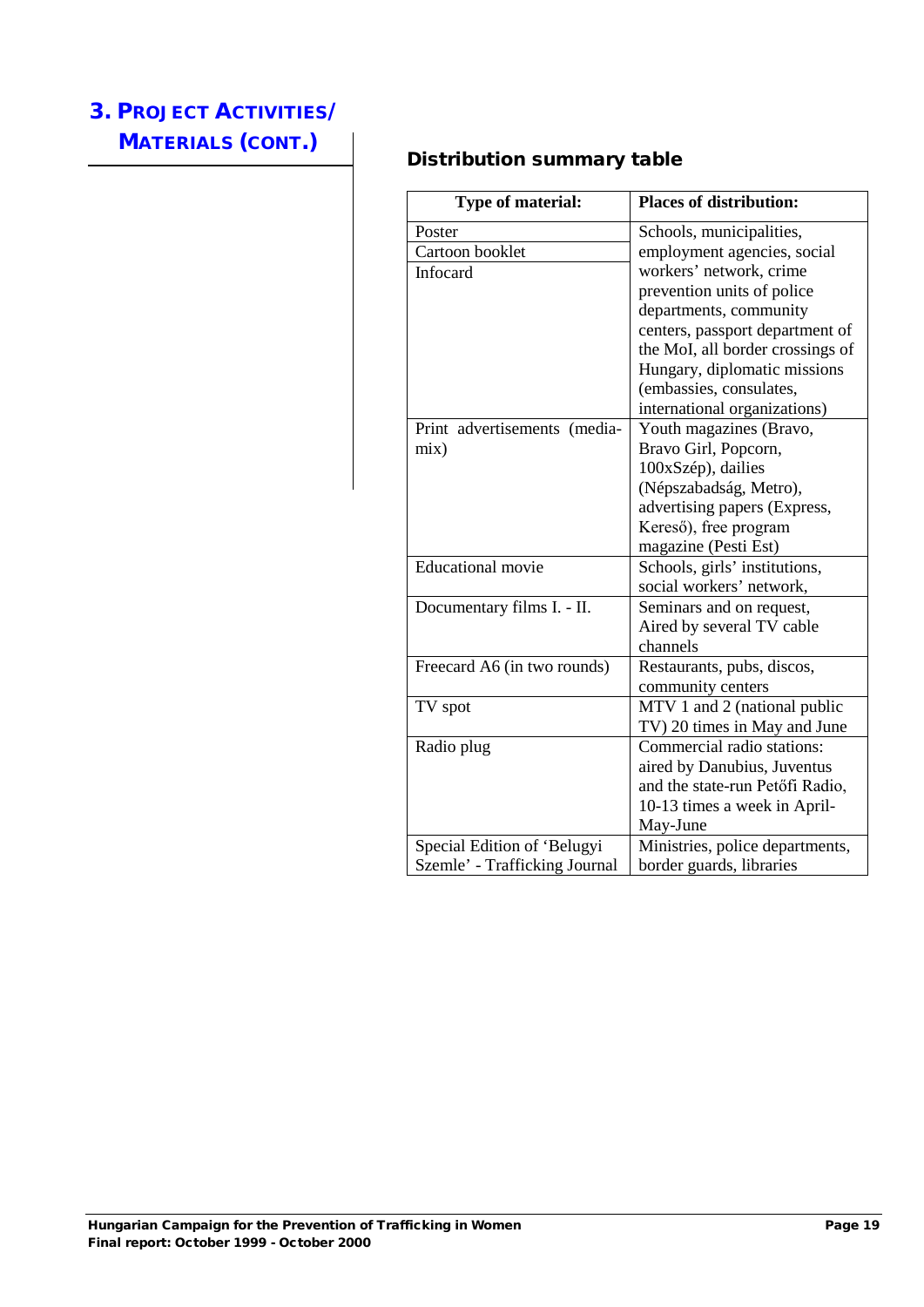### 4. IMPACT ASSESSMENT

At the time the present report was drafted, (20-30 November 2000) the information campaign was not completed. Many of its activities were still ongoing: the hotline was operational, the posters were still displayed and the massmedia outreach was still under way. As a result, any evaluation effort undertaken at that time that is intended as "final" runs the risk of offering only a partial picture of the overall achievements of the project.

As with similar projects elsewhere, IOM carries out an in-depth, final evaluation approximately six months after the project is completed. This gives the information enough time to act and eliminates what may be accidental or short-term effect, whether positive or negative. It also enables campaign managers to monitor some of the longer-term migration dynamics indicators (number of apprehended irregulars, number of young women assited abroad by NGOs, number of apprehended traffickers, etc) that are often just as relevant if not more than indicators strictly related to awareness levels.

However, as the programme was approaching its final stages there was a legitimate need to assess, albeit in an incomplete manner, the impact until then of the campaign. That is why, acting on donors request for an earelier than usual evaluation, IOM asked an external evaluator the Research Group on International Migration, H.A.S., Institute for Political Science, to conduct a preliminary impact assessment from August to September 2000. The aim of the research was threefold:

- To examine the overall effectiveness of the information campaign up to then;
- To examine the exten to which the project has met its initially defined objectives;
- To explore the extent to which the message of the campaign reached the target group.

The main findings of the report are as follows:

#### Considerable increase in media exposure

The success of the campaign is clearly visible from the qualitative and quantitative changes in the media. Over the monitored period of 10 months, there was a considerable increase in the number of articles dealing with the problem of trafficking in women in the spirit of the project's objectives. As Chart 1 below shows, the number of articles dealing with trafficking in Hungarian women abroad has increased by 60%. Dailies with mostly rural circulation published 70% more articles on this topic than a year ago. There were 5 times more publications about conferences and programs in connection with trafficking. Women's magazines published 3 times more articles about trafficking than before the campaign.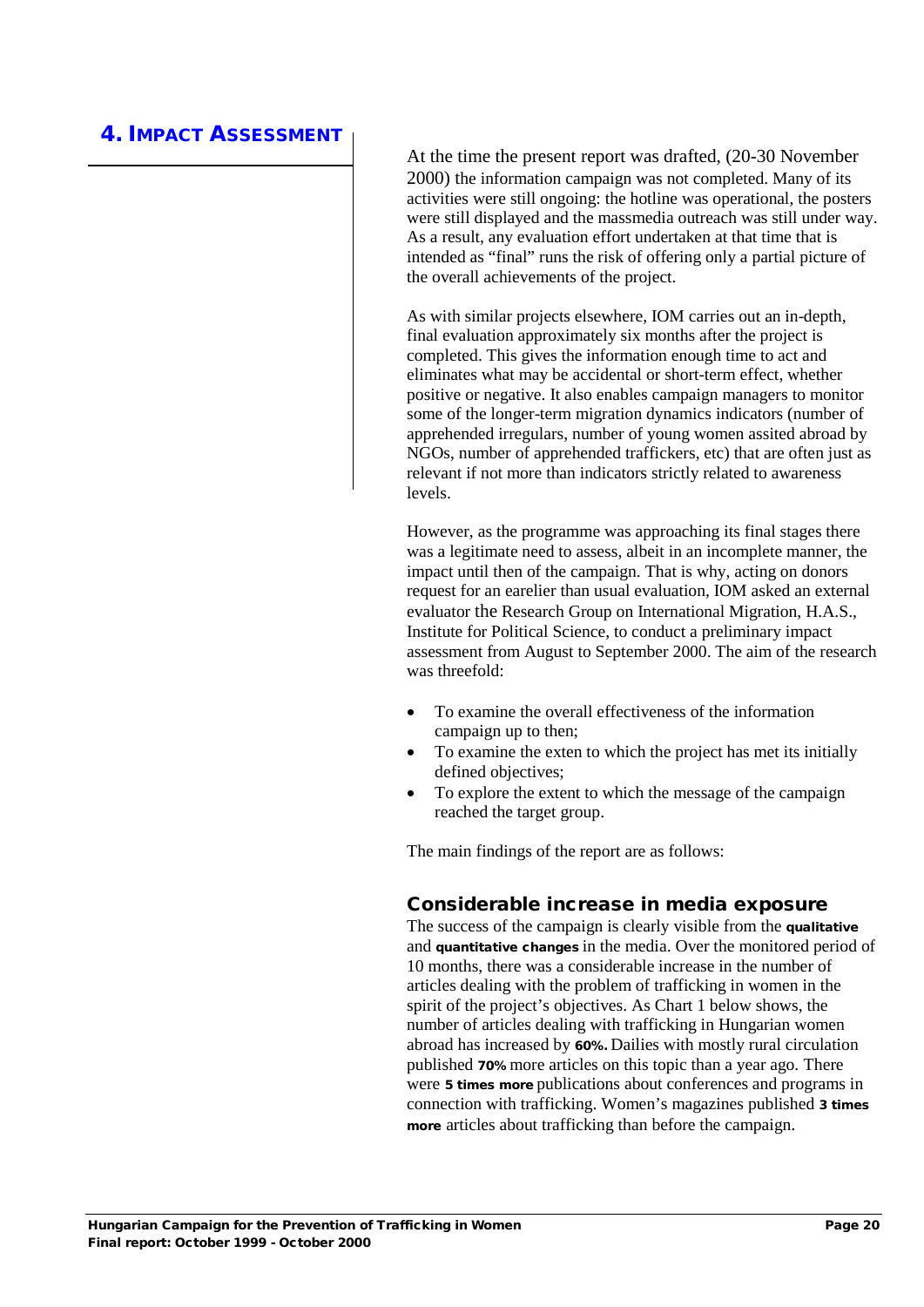

#### Chart 1. Media coverage of trafficking before and after campaign Source: H.A.S.

The magazines, radio and television channels most preferred by the target groups provided ample air time and space to the messages of the campaign. The quality of the coverage given to trafficking had also witnessed significant changes as compared to the the period before January 2000. Instead of emphasizing the individual, sensationalistic elements of trafficking, an increasingly heavier accent fell on the overall context and causes of trafficking, highlighting the dangers of trafficking for society as a whole. Articles mention not only prostitution but trafficking, highlighting its exploitative aspects.

# Good impact on target groups

One of the target groups closely monitored throughout the campaign was that of high-school students. The individual interviews and polling carried out in the final stages of the campaign revealed that over 50% of those questioned could recall having seen or heard information drawing attention to the problem of trafficking in women and forced prostitution and specifically mentioned IOM campaign materials. This is a very good impact rate above the usual 25-30% which is the going standard in the marketing/advertising industry for any mass communication effort.

Particularly mentioned for their efficiency by members of the target audience were the cartoon-strip booklet, the video spots and the documentary.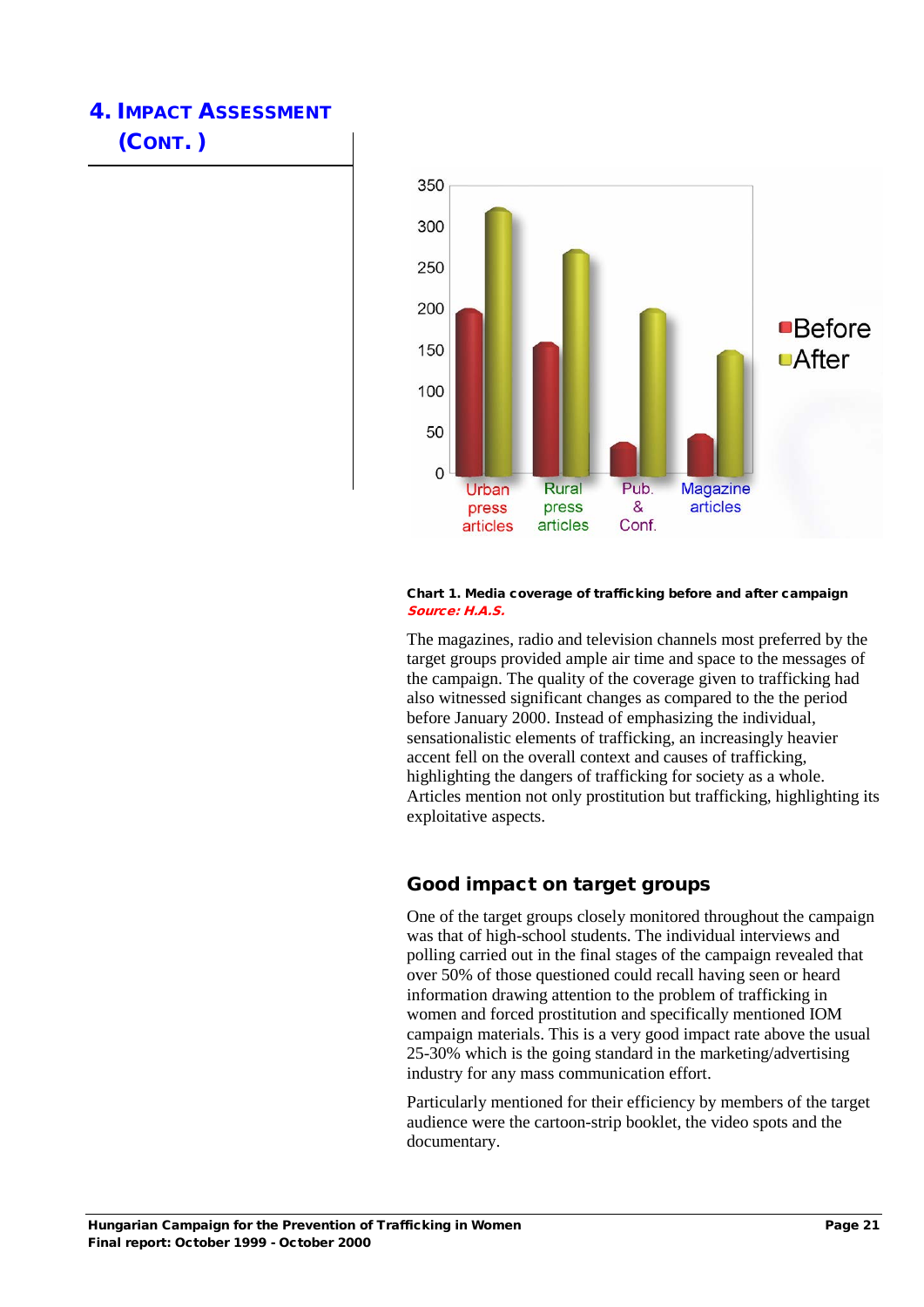# 4. IMPACT ASSESSMENT

(CONT.)<br>As a further example of the quality and efficiency of the campaign's materials, 60% of public education institution that have received the educational documentaries used it in calls and found it extremely useful.

# Increase in awareness levels on current methods of recruitment

As compared to the state before the launch of the campaign, a considerably gretarer number of young women showed increased and detatiled awareness of the various issues associated with trafficking such as risks, means of recruitment, means of selfprotection, etc. To give just one out of many examples, many young women considered that offers for work abroad were in fact one of the most widely used means of recrutiment used by traffickers.

As Chart 2 below shows, a high ratio of those answering, namely 34.3 percent completely agreed with the statement that ads for work abroad for young girls were just a front for trafficking and another 29.3 percent rather agreed; 23.7 percent both agreed to some extent and disagreed to another, and 7.9 per cent rather disagreed. Only a minority of 4.8 took these advertisments at face value.



#### Chart 2. Ads for work abroad are a means of recruitment widely employed by traffickers. Source: H.A.S.

In other cases, interviewees could name some of the most current methods used by traffickers to coerce their victims into submission: physical, often fatal, violence used on them or threatened on members of their family, disclosure of their current state to families back home or in schools, enclosure under lock and key with fulltime surveillance in clandestine homes or other makeshift dwellings, etc. Most importantly, interviewees pointed out that the potential financial gains were all too often non-existent.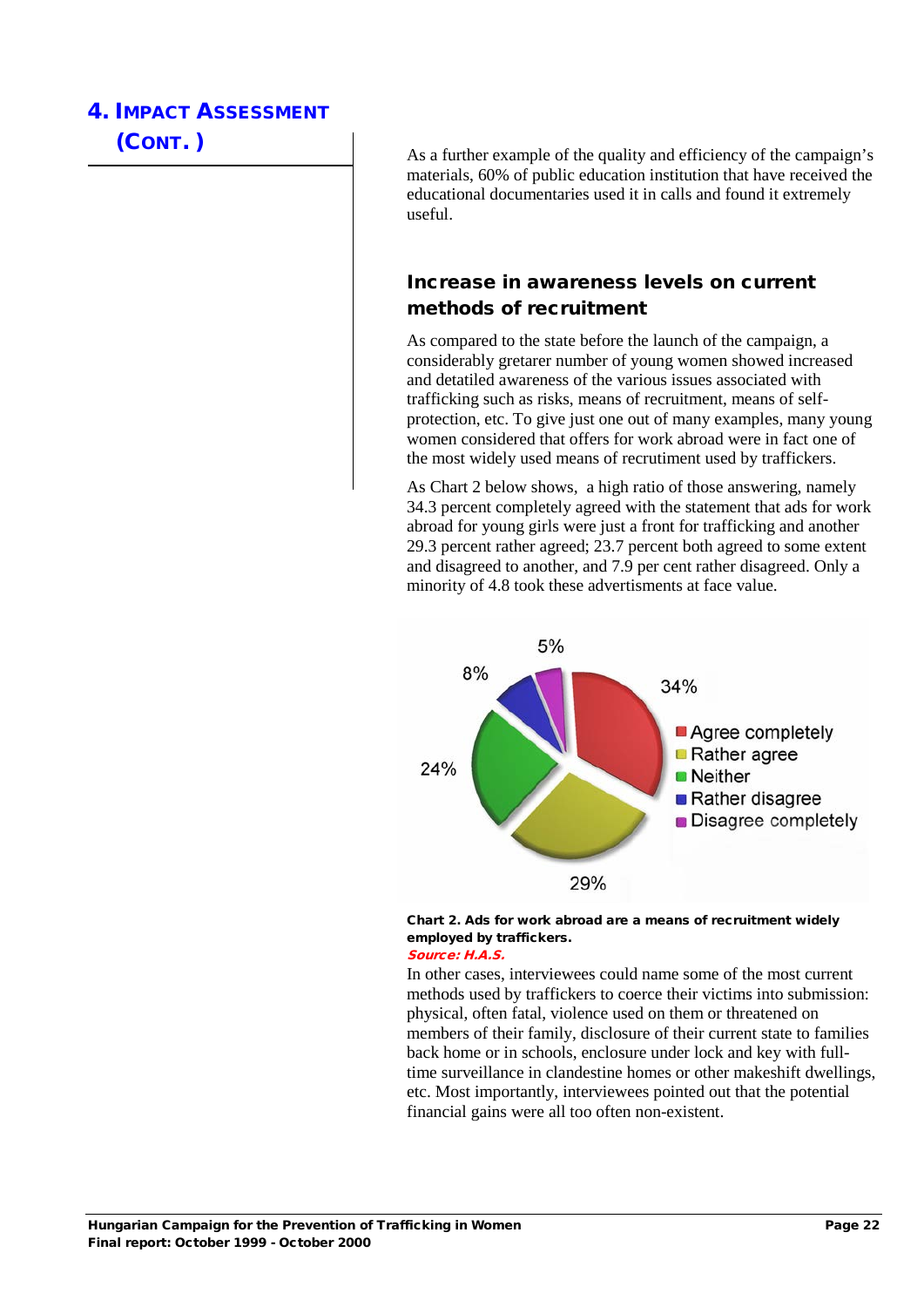### Good information penetration rates

The impact assessment revealed that tahe campaing had left its mark. Considerable numbers of those polled, between 36 and 46 percent could remember having seen or heard information on trafficking, its methods and consequences.

As is current with mass information campaigns and can be seen from the charets below, urban target audiences had a better recall of the campaing materials.

Chart 3. Recall of campaing materials by urban vs. rural audiences. Source: H.A.S.



Similarly, better-educated audiences were more receptive and had better recall of the campaing's messages.



Chart 4. Recall of campaing's materials by education level Source: H.A.S.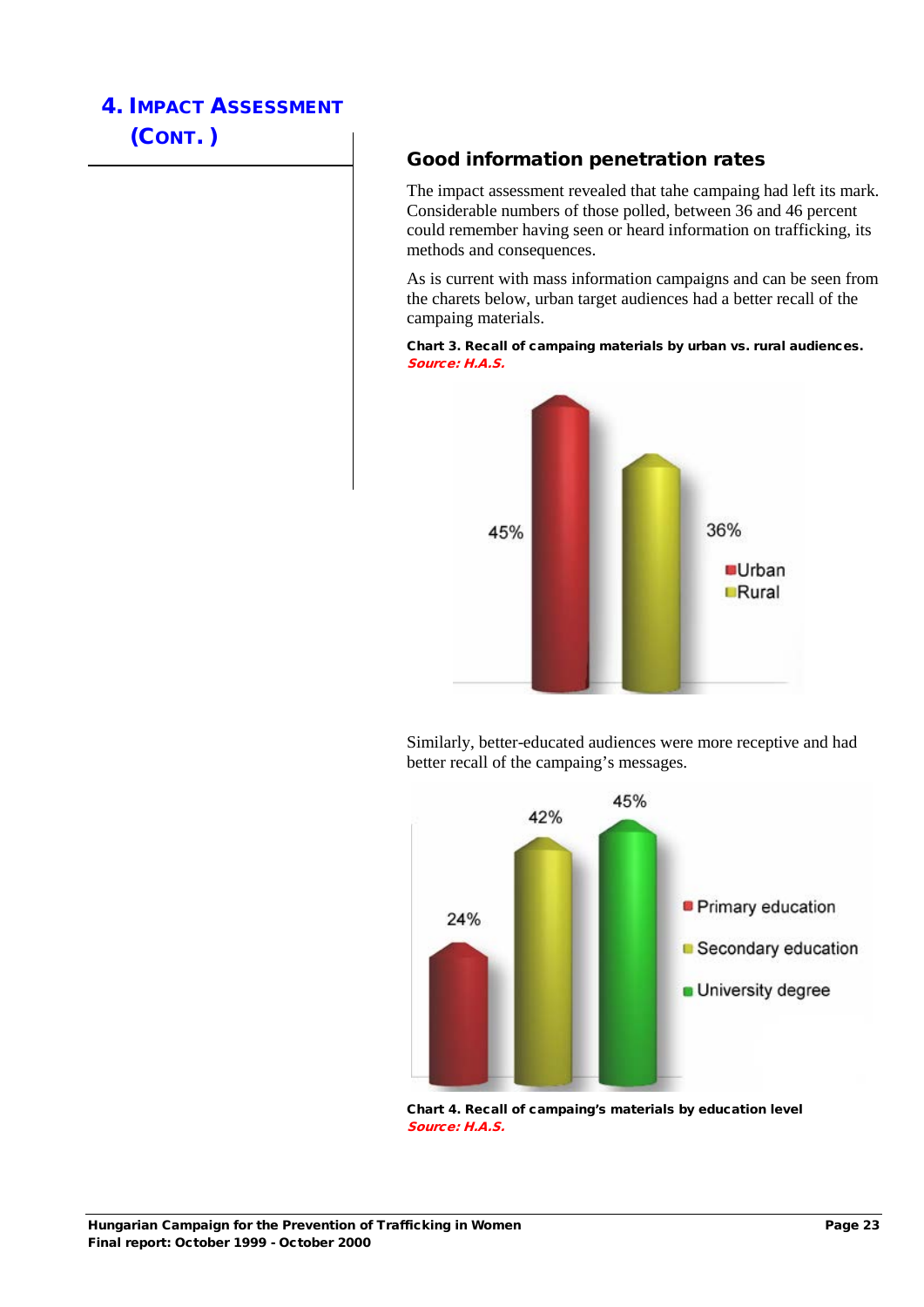### Increase in public concern with trafficking

The impact assessment also showed considerable changes in the general public's attitude towards trafficking. As a result of the campaign, in contrast to the situation before the launch of the campaign (see IOM research report of the time) there were considerably more people among those polled that considered trafficking a serious issue of public concern.

A representative sample was asked to rate on a five-grade scale, to what extent they agree with the statement that trafficking in women is a significant problem. The large majority of those polled (69%) agreed completely or rather agreed, as Chart 5 below shows.



Chart 5. Trafficking is a serious issue of public concern. Source: H.A.S.

In relation to this, close to half of those interviewed (48.9 percent) said they would like to see state authorities devote further resources, on a regular basis to the prevention of trafficking in women.

# Information is the prefered means of combatting trafficking

One important finding of the impact assesement was that target audiences and the general population had relatively strong opinions as to what consitutes the best weapon to combat trafficking. Over 72% prefered infromation to what was perceived as a necessary but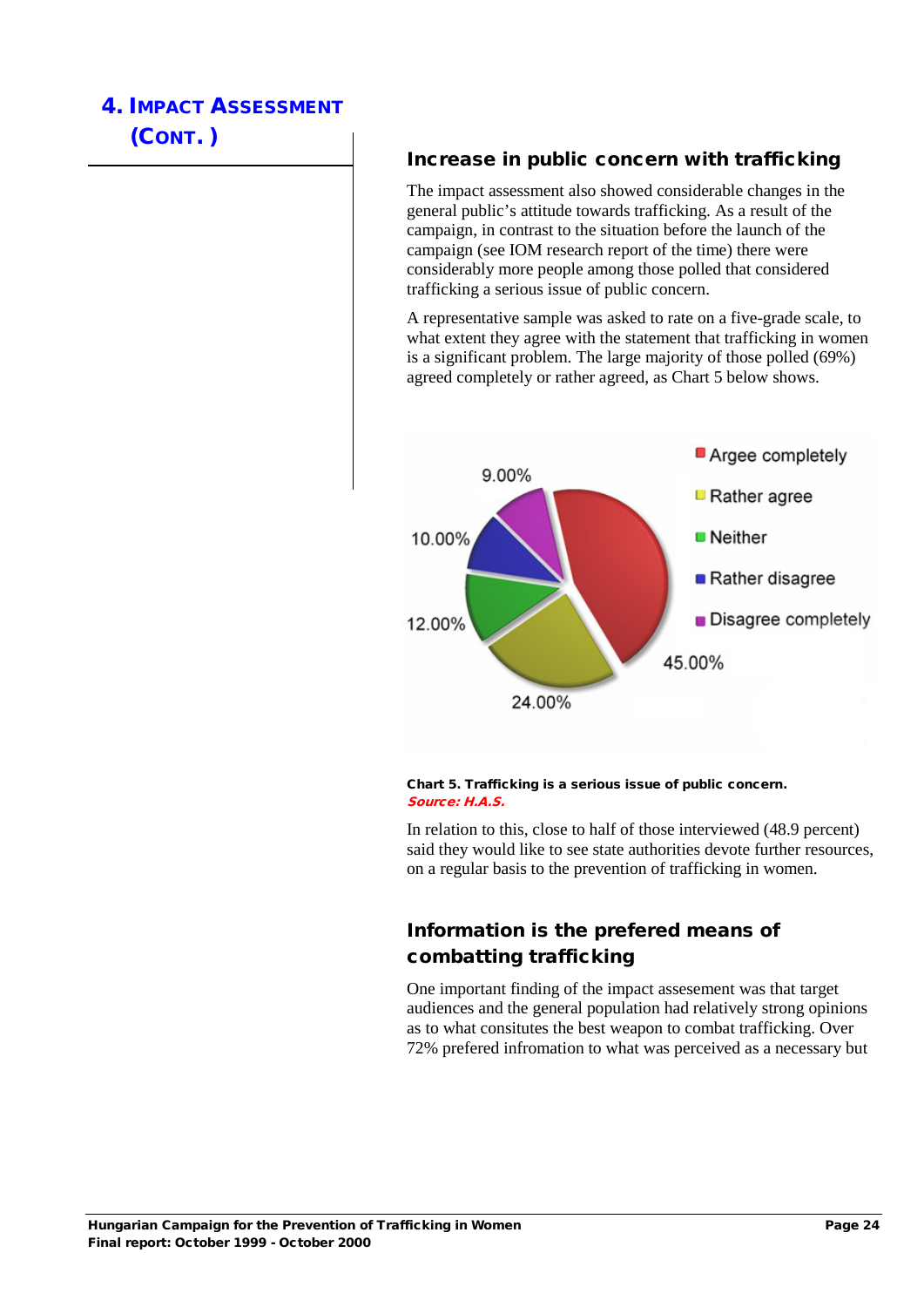27.40% **Information**  $\blacksquare$  Law enforcement 72.60% Chart 3. Prefered means of combatting trafficking

Source:H.A.S

far less efficient role of law-enforcement measures.

While these are just a few of the indicators that could be assessed at the time of the present report (for more detatils please read appendix six- *Evaluation)* the picture that emerges is one of undenialbe impact of the campaign has had on the awareness levels of its target audiences as well as on the public at large. A more detailed final evaluation is expected to reconfirm and sterengthen these findings.

# Changes in attitude to work abroad

As anecdotal examples of the impact of the campaign, the assessment recorded complaints to IOM from employment agency providing job opportunities abroad. They reported IOM that the ads of the campaign caused a noticeable decrease in their number of customers. Young women clients had become more aware of the dangers that a job abroad can have and requested guarantees from the employment agency.

A further development brought about by the campaign were announcements appearing in the Hungarian specialized press, such as those in *"Express"*, for instance, which is the biggest advertising newspaper that usually contains numerous ads for sex-work abroad. However, most recently *"Express"* warned its readers that the newspaper did not verify the credibility of the ads and thus took no responsibility for them.

# Longer-term impact

As stated in the project document, one of the aims of the programme was to help put in place longer-term dissemination structures, increase local capacity for combatting trafficking and ensure the sustainiblity of the project.

To this purpose, the training sessions and seminars run throughout the project enjoyed wide participation and were regarded as an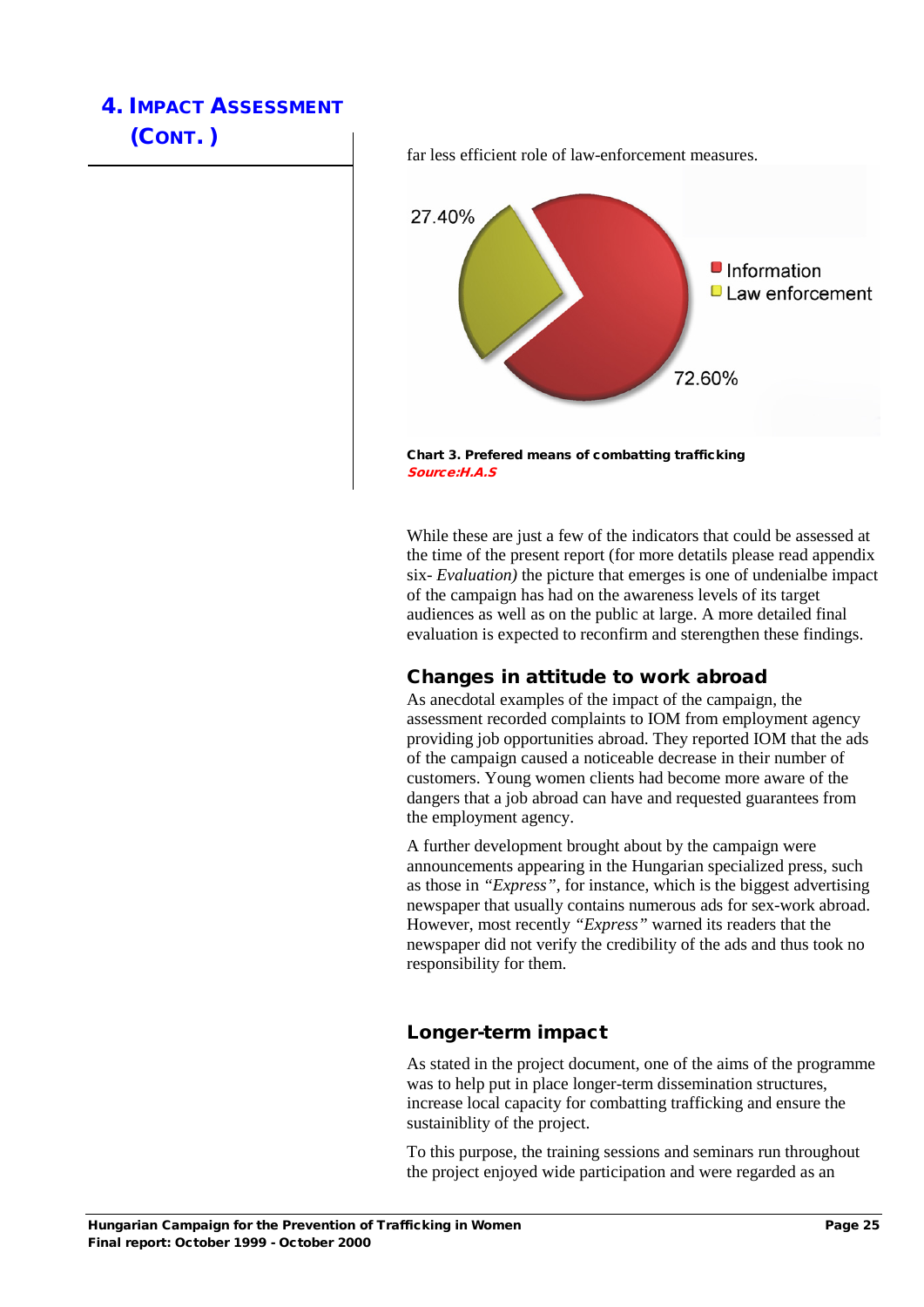essential capacity building contribution. The information provided during these events as well as the formal and informal networs set up among participatns will have an effect even after the end of the campaign. Participating educators agreed to spread the message of the further impact at teacher training sessions. Police employees and borderguards also took back campaign materials for further capacity building within their units. Project partners frequently mentioned the high quality of the seminar for Roma women.

The materials produced for the specific purpose of the project will be distributed even after the completion of the present project. One case in point is that of the educational documetary which will be used in secondary and high schools throughout Hungary.

As a concrete example of IOM's concern with the sustainabiltiy of its anti-trafficking information effort, a follow-up project has been designed and submitted for funding to EU authorities. This project foresees further capacity-building measures such as training of trainers and distribution of educational materials in schools. The longer-term view is that of making anti-trafficking education part of the curriculum of Hungarian schools.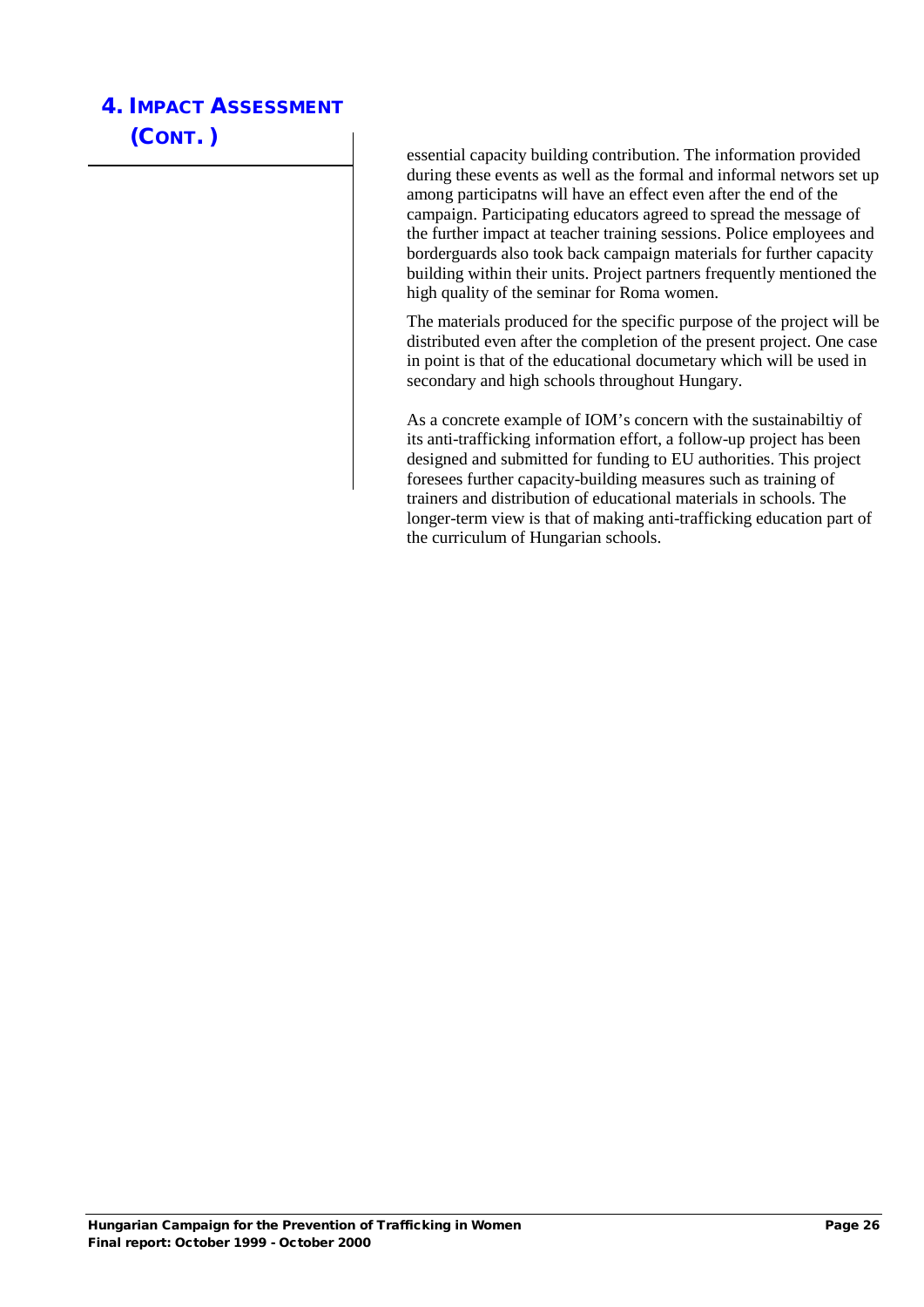# **CONSTRAINTS**

While the overall execution of the project encountered no major obstacle, a number of objective factors sometimes limited the scope of the project's activities and their impact. Some of these included:

### Restricted selection of target groups

As was mentioned throughout the document, trafficking is a problem affecting society overall and not just a restricted group of misguided individuals. Yet, society as a whole cannot be the target group of an information campaign. The multiplicity of messages and information materials such a campaign requires would require considerable financial means over a much longer period of time.

That is why IOM, in cooperation with its major implementation partners deliberately restricted its target audiences to a few well defined subgroups on which it focused the bulk of its information resources.

This selection may well have left certain vulnerable groups outside the influence of the present campaign. But this was done in a conscious effort to maximize the impact on those groups that could be effectively reached and on which results could be realistically assesses.

Other complementary measures or information dissemination activities by national or international entities would be welcome reinforcement to the present campaign.

### Limited resources

Nation-wide information campaigns often require considerable resources both in terms of staff and finances. The Hungary antitrafficking information campaign was no exception.

The budget available to the programme enabled the production of quality materials and their timely distribution. Careful and at times ardent negotiations were required to bring otherwise current and relatively reasonable production and distribution prices within the limits of the present budget. IOM has also benefited from a lot of pro bono work from some of its media partners. Mention must also be made of the considerable voluntary work and resources put at the disposal of the project by partner NGOs and relevant Hungarian authorities. IOM also contributed additional staff time and resources beyond those budgeted in the project document.

However, this should remain an exceptional occurrence as overtaxed or insufficient resources risk having a direct impact on the quality and scope of the project's activities. Future anti-trafficking projects in Hungary would benefit considerably and increase their impact with adequate financing levels.

### Limited use of direct dissemination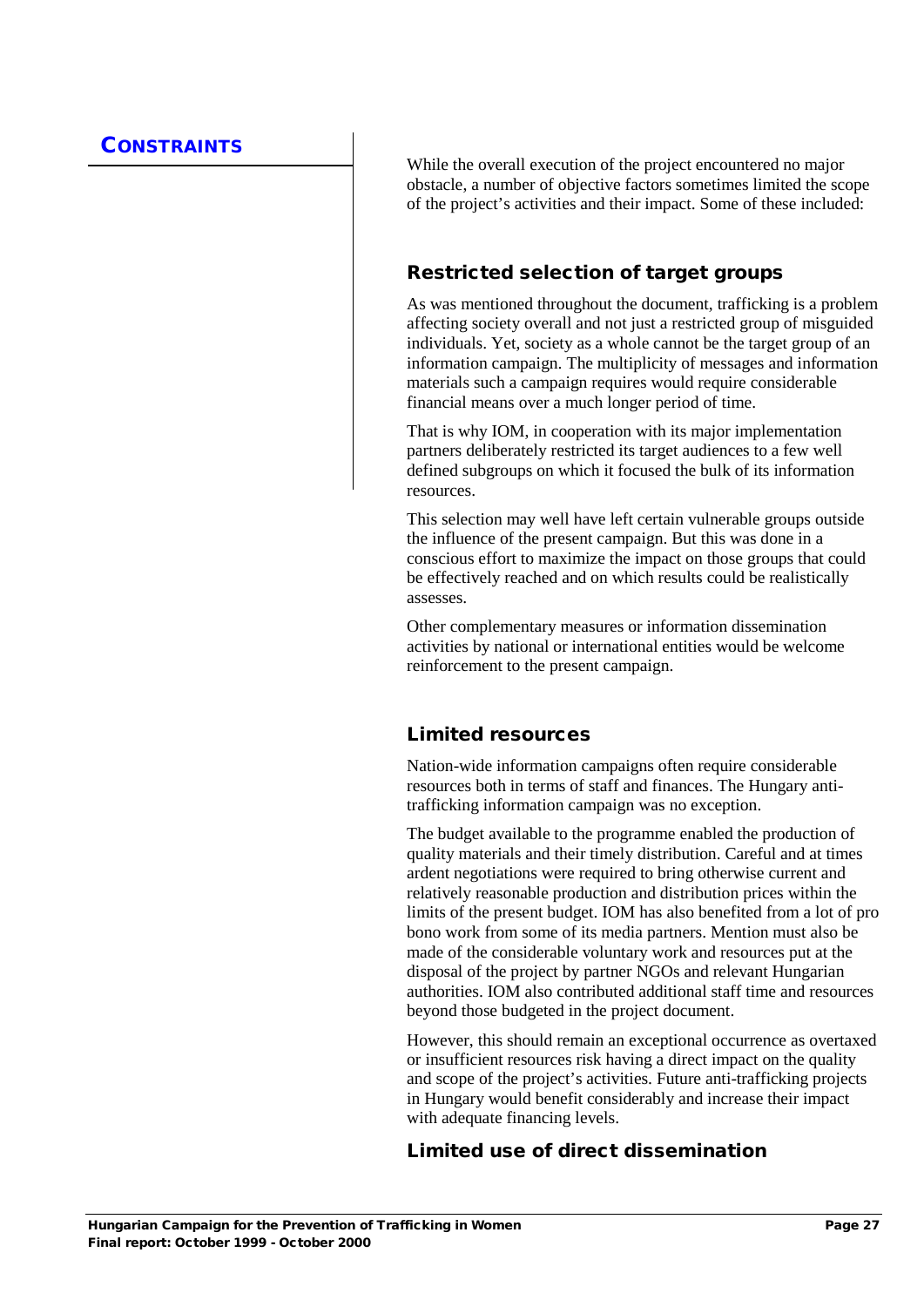# **CONSTRAINTS** (CONT.)

Related to the point above is the over reliance of mass media channels for the dissemination of the programme's materials.

IOM has always tried to put together a package that combines both mass and informal media in order to reach its audiences effectively. However, in the case of Hungary, limited funds and the somewhat undeveloped nature of communication infrastructure the Hungarian rural areas, translated into a somewhat disproportionate reliance on mass media.

Further such activities would have to consider this and, funding permitting, plan a more extensive use of direct dissemination methods and contacts with target audiences.

# Multitude of project partners

The Hungarian anti-trafficking information campaign was a widecoverage, and intense communication effort. Partnerships were a sine qua non condition for the task. However, partnerships especially the numerous ones as required by the present campaign also bring to the same table different agendas, work styles and approaches to communication. These were not always easy to reconcile nor could all initiatives by project partners - most of them extremely valid - be accommodated within one single campaign. Careful coordination and mediation was required throughout and this at time had a slight impact on both the scope of the campaign as well as on its timely implementation.

However, this is an all too frequent and small price to pay for the considerably bigger advantage of consensus and general support for the project's objectives. Whatever delays the implementation may have encountered were more than compensated by the general commitment to the projects success and the general atmosphere of constructive and friendly teamwork.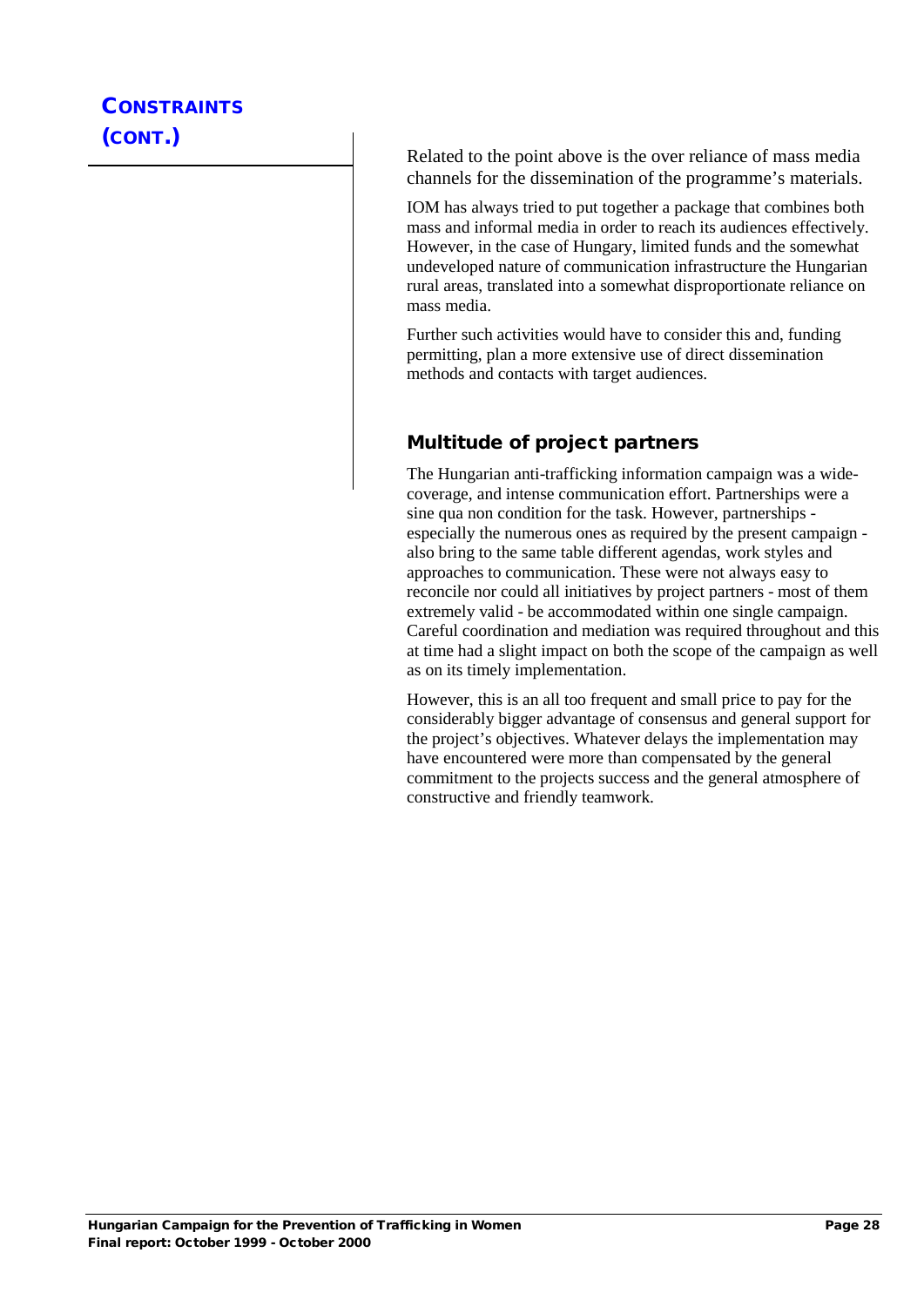# 5. CONCLUSIONS

On the evidence so far, the anti-trafficking campaign in Hungary can be qualified a success. The information it has disseminated reached its intended addressees and, although it is somewhat premature to judge on its overall impact, considerable changes were already noticeable in attitudes and awareness level among Hungarian young women.

The program received a warm welcome from both governmental and non-governmental entities. This initial support was further deepened by the reaction to the campaign materials. The office received much feedback from:

- Crime Prevention Units of Police Departments
- Schools
- **Municipalities**
- Social Workers
- Community Centers

Seminars and trainings have proven to be a very successful element of the campaign, due to the effectiveness of the personalized spreading of information.

However, information is by its very nature a short-term tool and can only accomplish so much in a limited period. Moreover, communication is just one factor that can be brought to bear in the combat against trafficking. A concerted, longer-term effort that includes more efficient law enforcement, better experience sharing and training, assistance to victims and better-adapted legislation are required in order to curtail this modern-day form of slavery and blatant abuse of human rights.

The legislation package prepared for the Pre-Accession Pact on Organized Crime was a first step in that direction. But, as the impact assessment has shown, further involvement by national authorities is required. A tighter cooperation between government and nongovernmental structures is also necessary.

To a small extent, the IOM campaign was instrumental in institutionalizing the collaboration for information dissemination between governmental authorities and NGOs. This was a considerable achievement of the present programme.

IOM believes that in order to sustain the developments of the campaign, further trainings and seminars would be necessary. A nation-wide training program could very well continue and supplement the prevention work of the information campaign. This recommendation was also supported by the Steering Committee and a project proposal for this now exists.

IOM remains committed to combating trafficking in all its forms and wishes to thank its many and energetic partners for their inspirational support to the programme as well as the EU authorities for their financial and moral support.